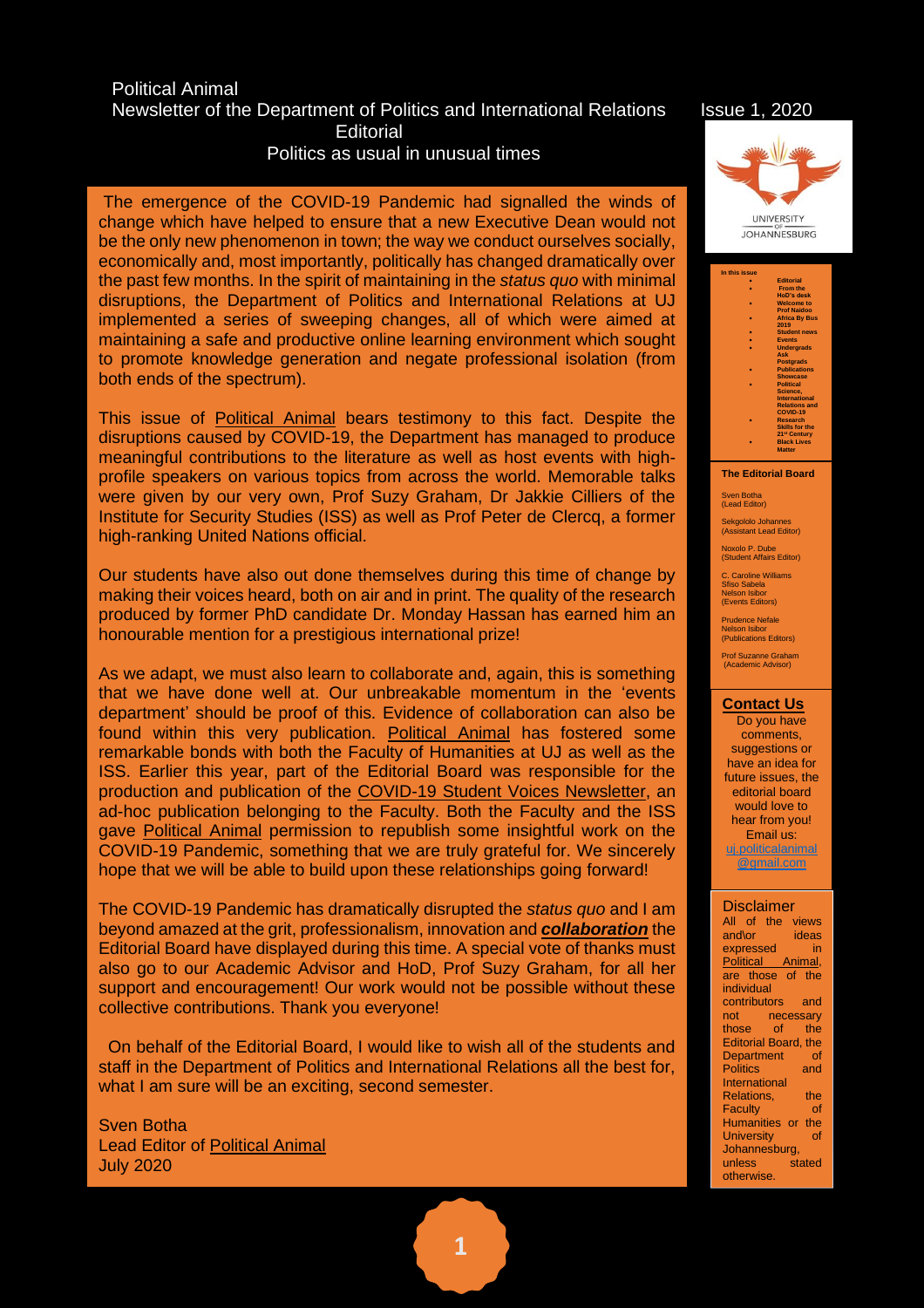# From the HOD's Desk



Graham has been HoD of the Department of Politics and International Relations since 2018.

Prof Graham's<br>
teaching and<br>
interests<br>
include: foreign<br>
include: foreign<br>
policy,<br>
terrorism,<br>
globalisation<br>
and international conflict.

Prof Graham has authored and co-authored several academic articles. She is also the author of the book, *[Democratic](https://www.palgrave.com/gp/book/9781137593801)  [South Africa's](https://www.palgrave.com/gp/book/9781137593801)  [foreign policy:](https://www.palgrave.com/gp/book/9781137593801)  [Voting](https://www.palgrave.com/gp/book/9781137593801)  [Behaviour at](https://www.palgrave.com/gp/book/9781137593801)  [the United](https://www.palgrave.com/gp/book/9781137593801)  [Nations](https://www.palgrave.com/gp/book/9781137593801)* (Palgrave Macmillan, 2016).

In November 2019 Prof Graham was named Copresident of RISC-RISE Consortium.

Dear Politics and IR Community,

The Coronavirus disease 2019 outbreak has resulted in individuals and families having to self-isolate, social spaces are becoming deserted and social distancing is the order of the day. This forced separation seems contrary to human instinct, but it can also reinforce for us all how important it is that freedom of movement be protected and not taken for granted and how our interactions with diverse elements within our environments has global consequences. Effective global political leadership is more important than ever as this disease draws humanity together against a common enemy.

I hope that you continue to aim for excellence in your academic work, despite the numerous challenges that the current circumstances bring.

Keep well and stay safe!

S Graham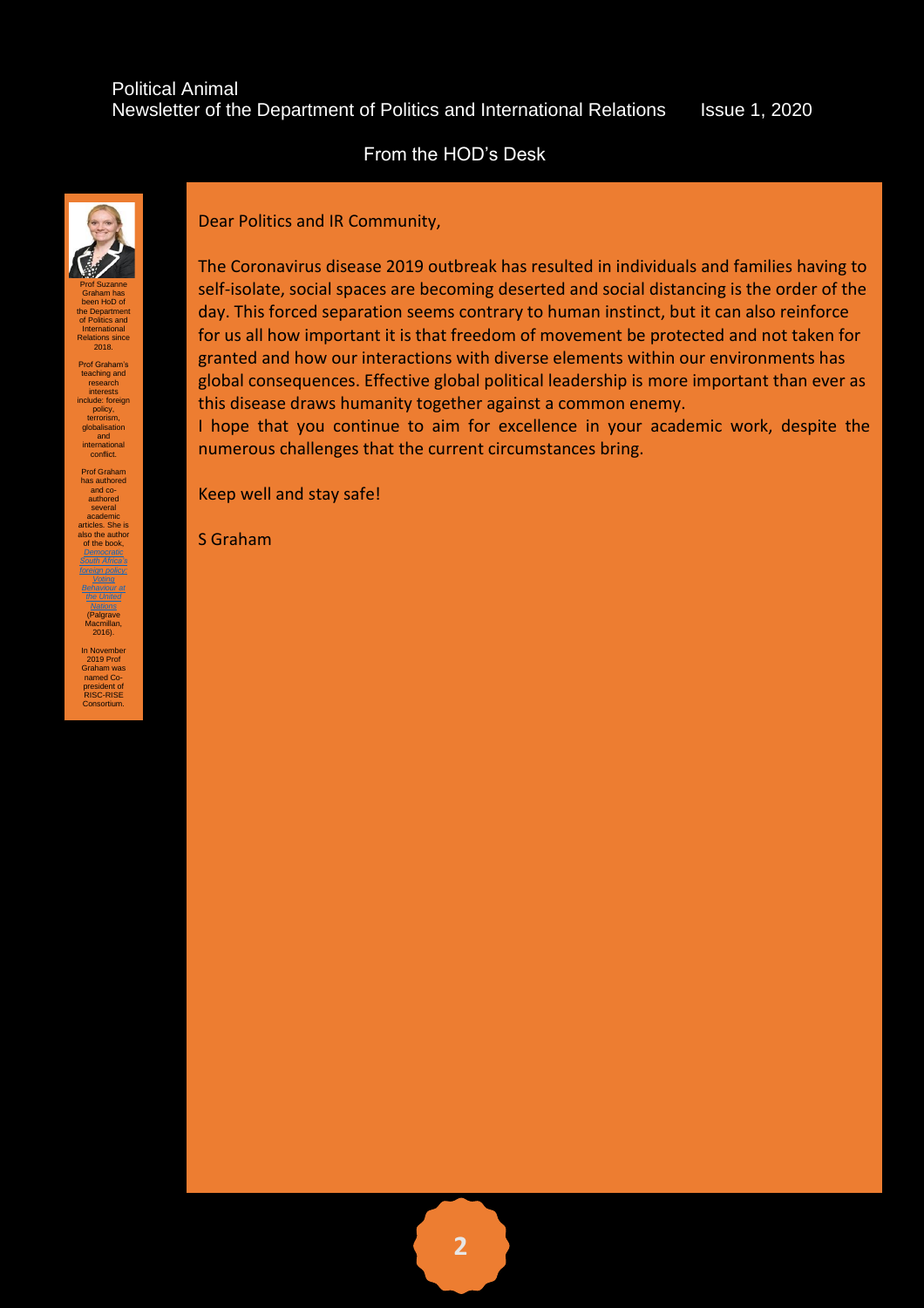# **Prof Kammila Naidoo, appointed Executive Dean of the Faculty of Humanities By Caroline Williams**

On the 5th of May 2020, the University of Johannesburg announced the appointment of a new Executive Dean for the Faculty of Humanities, Prof Kammila Naidoo.

Prof Naidoo is a widely published and highly cited scholar. She is a proficient scholar through her various publications in journals, reports and book chapters. Prof Naidoo was also awarded several national and international scholarships and grants. A number of advisory and editorial boards were very fortunate to have been served by Prof Naidoo. According to the Department of Sociology," Prof Naidoo brings with her a wealth of institutional knowledge and academic experience".

Through her specialities in the areas of gender, family, HIV/AIDS and sexual and reproductive health, she was able to be a part of a new research project awarded 1.76 million Euros to investigate the determinants of violence against women. Prof Naidoo has had the opportunity to teach at various institutions including the University of Durban-Westville, University of Pretoria, and the University of South Africa. Prof Naidoo joined the Sociology Department at the University of Johannesburg in 2010. The University of Johannesburg first appointed Prof Naidoo as the head of the Sociology Department in 2013 and later as a Vice-Dean of the Research of the Humanities Faculty in 2017. Before being officially appointed as the Executive Dean of the Faculty of Humanities, she was acting as Executive Dean of Humanities since the beginning of November 2019.

Prof Naidoo obtained her BA in Sociology and Political Science, BA Honours in Sociology and MA Sociology at the University of Durban-Westville. Prof Naidoo later completed a DTE (Tertiary Education) at UNISA. Lastly, Prof Naidoo has a PhD in Sociology from the University of Manchester in the United Kingdom.

As of 2021, UJ will be the first university in Africa to offer a niche BA degree with specialisation in Politics, Economics and Technology as a way of preparing students for the speed of the Fourth Industrial Revolution (4IR) and who better to prepare for the biggest transitional emerge of high order technological skills than Prof Kammila Naidoo. Through her experience in both local and international institutions, Prof Naidoo is the best candidate to help the institution and the country to prepare female and the LGBTIQ community to fight against Gender-Based Violence in institutions of higher learning, households and corporates.

The Department of Politics and International Relations, in conjunction with the Editorial Board of Political Animal extend a warm word of congratulations to Prof Kammila Naidoo on her appointment as Executive Dean of the Faculty of Humanities at UJ. We wish you every bit of success and look forward to working with you on many exciting and impactful endeavours.



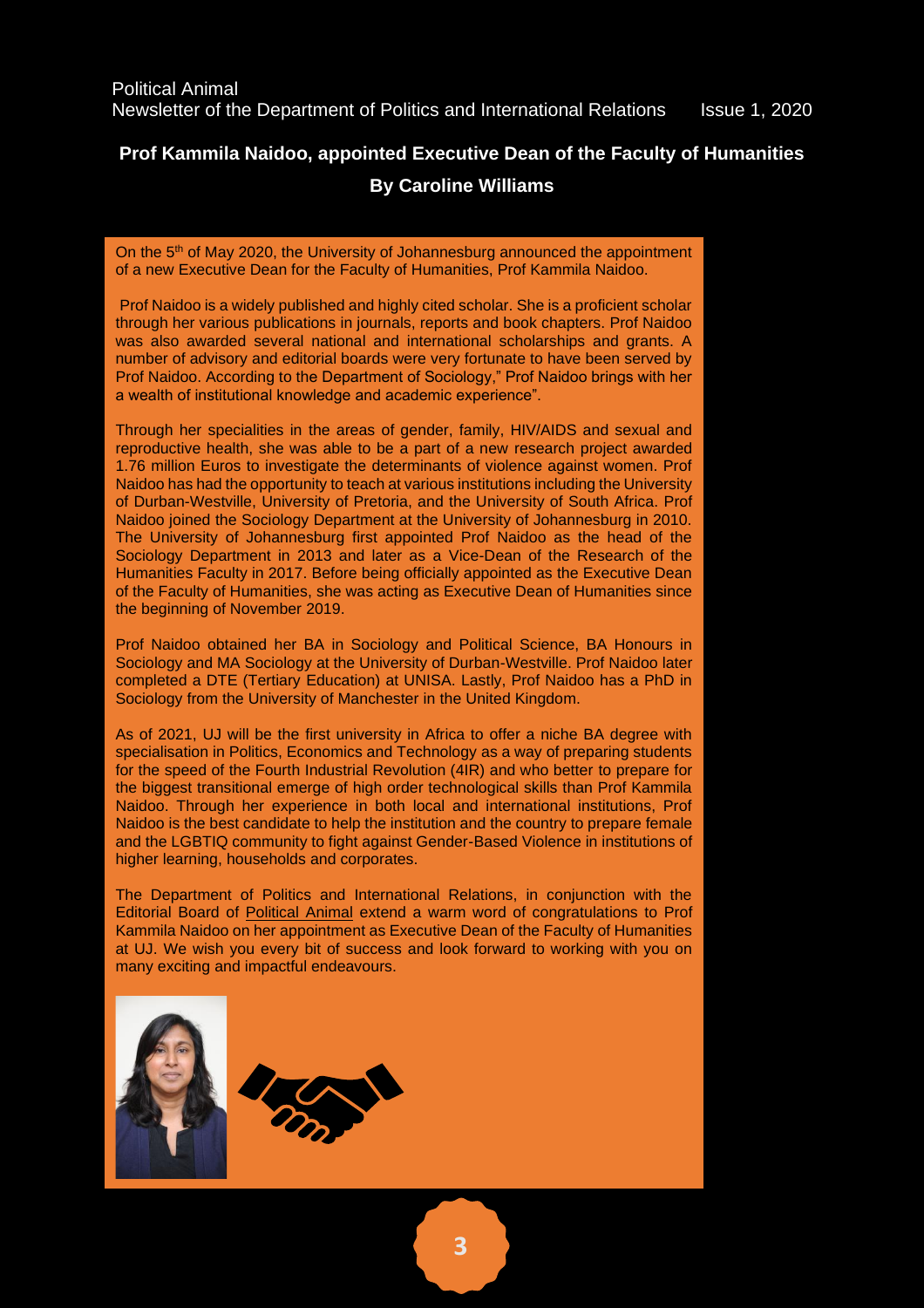# **Africa By Bus Tour To Uganda (December 2019)**

## **The Haves and the have nots By Bosele Tladi**

The  $1<sup>st</sup>$  of December 2019 brought with it the joy of knowing one was going to wake up in a different country the following day, Uganda, with a short stopover in Kenya. Now like everyone else, I was looking forward to being introduced to a different way of living; I was ready to be culture shocked and most importantly delve into the array of foods Uganda has to offer. However, I must admit that I chickened out once we arrived. While some of the foods looked appetizing, others did not, so I ended up sticking to the foods that looked familiar, but one thing I could not get enough of was the pineapple and luckily for me they served it with almost every meal.

In terms of being culture shocked, we were given the opportunity to visit markets and go to the Kings palace, which at first had people, more especially the females, upset as we were told that we would be required to bow to the King in the event that we might find him there. Some saw it as a backward oppressive tradition as woman are always told what to wear and how to act, yet males are not put under the same constraints. Nonetheless, luckily for us, the King was not there, so no one had to bow down to anyone. However, one of the most fascinating things about the King's palace is Former Presidents Idi Amin's torture chamber. It is a long walk through the dilapidated guard's quarters and once you arrive, you are greeted by a dark square shaped entrance, leading down into a rectangular cube. Walking in you get consumed by an eerie feeling of death, grief, and pain, coupled with the knowledge that many who walked into this never walked out alive.



Students of UJ's Department of Politics and International Relations on tour in Uganda during December 2019.

Upon leaving the palace you are faced with the paradoxes that exist in so many areas of Uganda. Driving down the road you have the "opulence" of the palace surrounded by freshly cut green grass on one side and the slums engulfed by lack on the other. People living on top of each other waking up every day to the view of a palace which is an embodiment of a life they get to see from a distance, but never get to experience for themselves.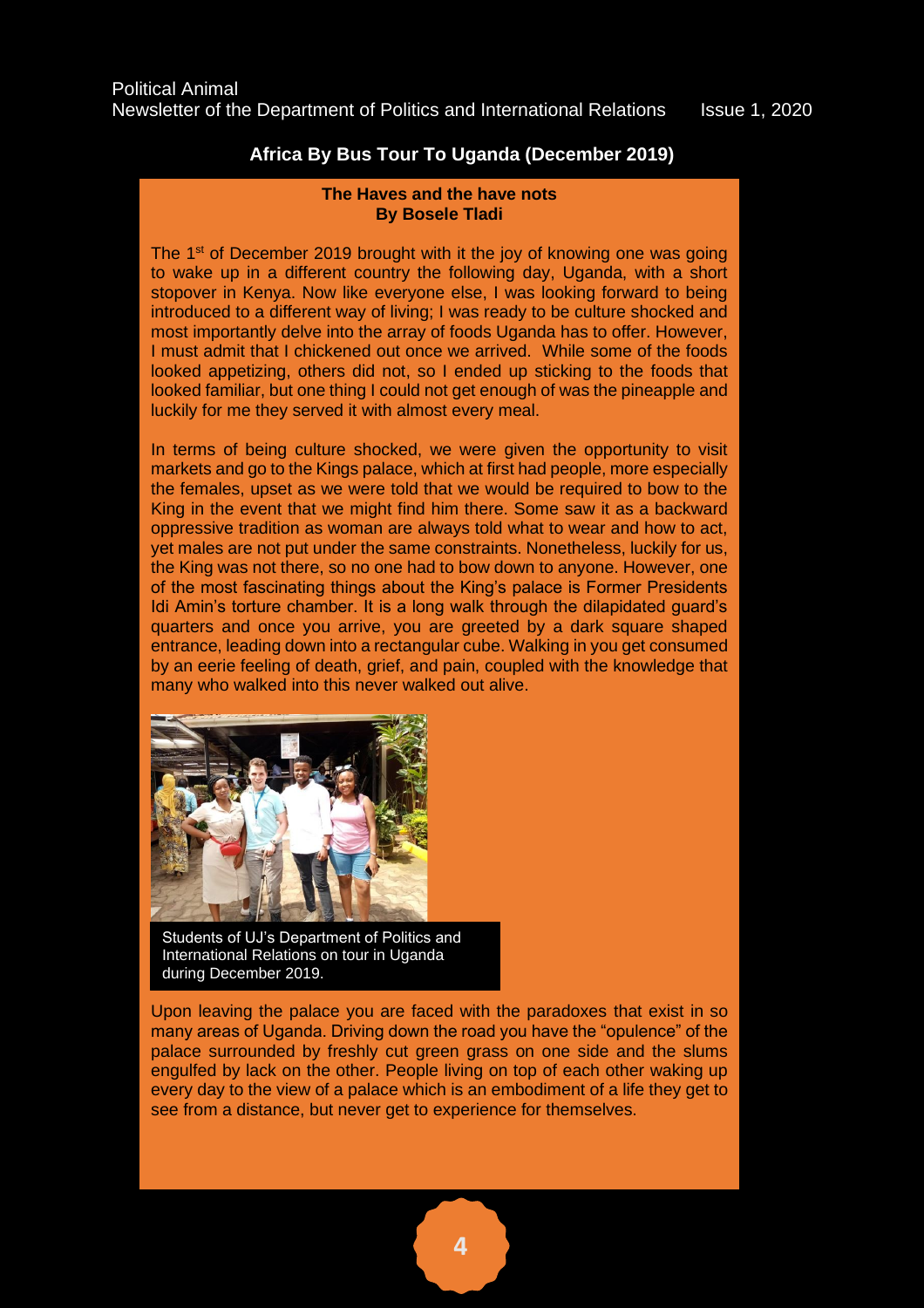After the palace we went to a children's home where many of the residents were disabled, which was a tough moment for everyone. We arrived at the home and were ushered into a room where we were told more about the home and the work they do there. However, the tough part came when the talk was over, and we were invited to look around. Although fully aware of the great work that the home is doing in-terms of helping the children, it was hard for some to see the children in their conditions. Some of these children had been abandoned by their families because of their disabilities, and one could not help but feel their pain and wish that there were more they could do other than just donating food parcels. This feeling of sorrow and helplessness moved us to quickly end our visit, as the feeling was too hard for some to bare.

Now I know the highlight reel of my experiences may paint a somewhat bleak picture of Uganda, but that is not entirely true. In the mist of all this lack you have pockets of vibrant markets filled with dresses, shirts, ornaments, and an array of people representing the beauty that is Uganda. People want it.

### **The East African dark beauty experience By Zimkhitha Manyana**

Our trip to Uganda paints a painfully beautiful picture of the true myth, represented by the open secret behind the reasons as to why Africa was called the Dark Continent. It was through false consciousness and propaganda that the proliferation of ideas such as barbarity, ferocity and anarchy; lead to the flagitious partition of the continent, into separate locations. Consequently, certain Sub-Saharan and East African parts give the impression of distant worlds apart. Although this might be the case, these regions and the people mourn and celebrate a common history.

A number of South Africans often refer to the city of Johannesburg as 'the city that never sleeps' - wait until you visit Kampala, the capital city of Uganda. For instance, one of the most outstanding characteristics Ugandans have is their resolute work ethic, in fact it was hard to distinguish between day and night because of how active the city was. Perhaps this is driven by post-conflict effects, therefore, empowering the need for economic reconstruction or resurrection of key areas in the country. Or people work hard to earn a living for to avoid poverty stricken realities.

If a person is pondering on the question of culture and tradition, these essential themes are expressed through their infamous clothing and food markets. The clothing market for illustration, was mighty bright and colourful, this resembled the aura of the crafts men and women that were selling various handmade items. A bittersweet reality was that – rare items such as those elsewhere in the world, would have been sold at even higher rates.

Comparable, to many other African countries, there still remains a rich legacy of chieftainship in Uganda; nuanced values and morals in some countries are more potently practiced than others. The visit to the Kings Palace in Uganda brought to life some of these traditional practises, the ladies were required to cover up and dress in a certain manner, deemed suitable for paying homage to the crown King. Unfortunately, the King was not present on the day of the visit. Instead an everlasting moment followed when we were taken on a tour of the palace. The tour guide delivered a hefty and sorrowful lesson on Idi Amin's deranged reign. A pure example of this was portrayed by the dark light and deafening silence of his 'Torture chambers', which was situated at a distance from the palace - the eerie feeling of the walking

dead, is unforgettable. But, there is light at the end of the tunnel, the tour guide shared a story



Another impactful and memorable visit, was that of Makerere University. We were afforded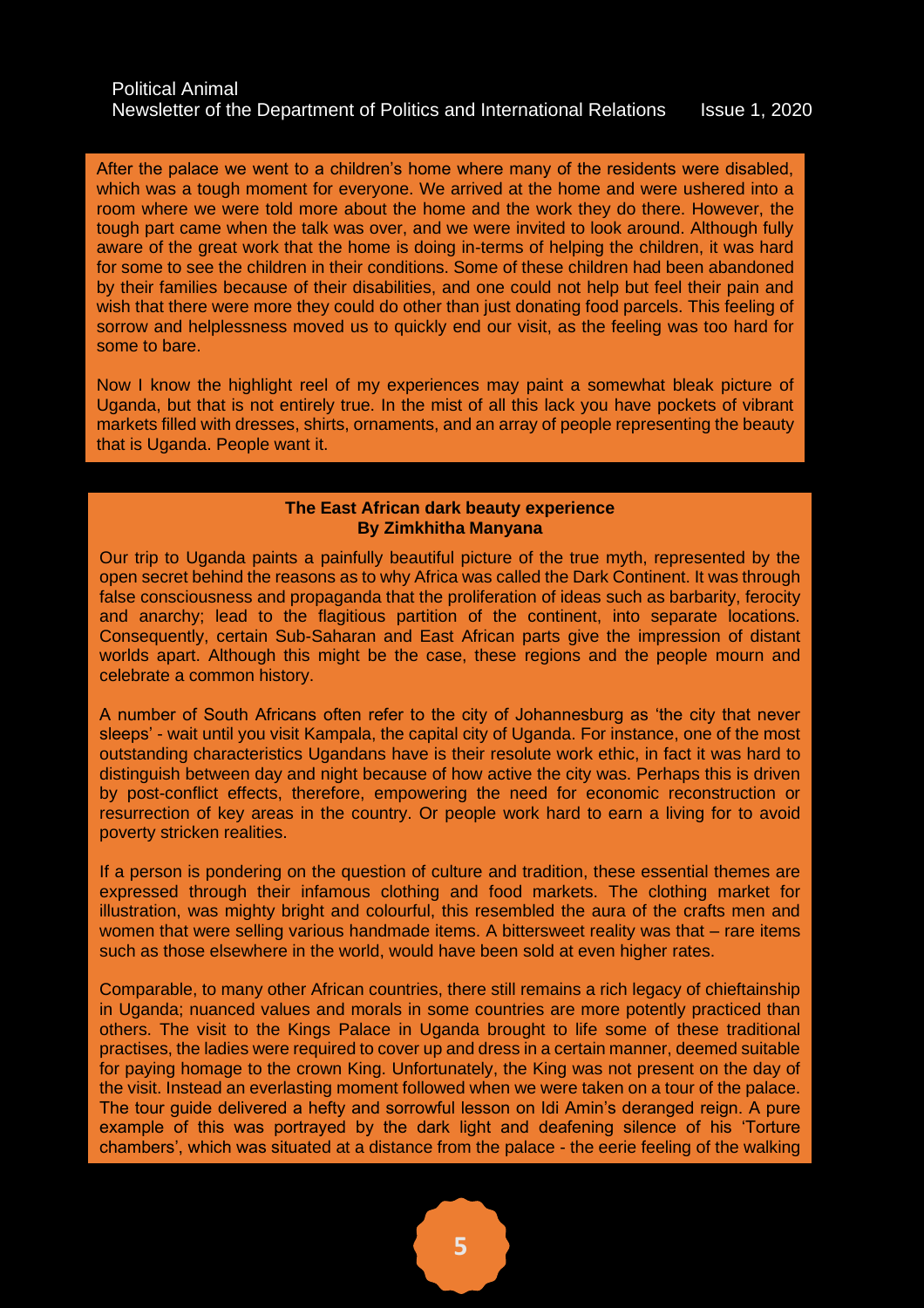dead, is unforgettable. But, there is light at the end of the tunnel, the tour guide shared a story on paper mulberry, a medium-sized tree which has become naturalised in Uganda. From the bark of this tree and through several ancient techniques, tapa cloth is formed. He further redeemed us from the horrors of the chambers by showcasing his skills, and how he is able to make drawings and paintings on the cloth, remarkable talent indeed.

Another impactful and memorable visit, was that of Makerere University. We were afforded the opportunity to engage with renowned scholars from the University, senior research fellow at the Makerere Institute of Social Research (MISR) Dr Lyn Ossome and Dr Joseph Kasule. The themes covered went from the history of the Ugandan state, the uncertain stance on the regime type, the role of the executive, participation and civil society. This part of the discussion was particularly driven by the 5<sup>th</sup> of December 2019 march against corruption which was led by Ugandan president Yoweri Museveni, which sparked a whole lot of questions on the aforementioned topics.

Other imperative themes that featured during this talk, were the role of females in government, feminist/and or African womanism, ideas and thoughts on the treatment of the Queer community in Uganda. With all of these topics, the Ugandan scholars seemed for the most part, careful on how they delivered their responses, guarded and somewhat passive aggressive. There were a number of lessons to be taken from this exact experience, for instance, the growing passion that they motivated for young African scholars to remain in academia and to develop the space. Also, they shared techniques, alike to mastering the art of methodology etc. Although, Uganda might not be as well developed, in comparison to other African states, especially when it comes to infrastructure. It might also, resemble hybrid authoritarian regimes, with a low politically active society (hindered civil activism), corruption and inequality. It is however, a very beautiful African country, rich in humility, culture and tradition, and practically its beauty is found in its warm tropical climate and green forestry.

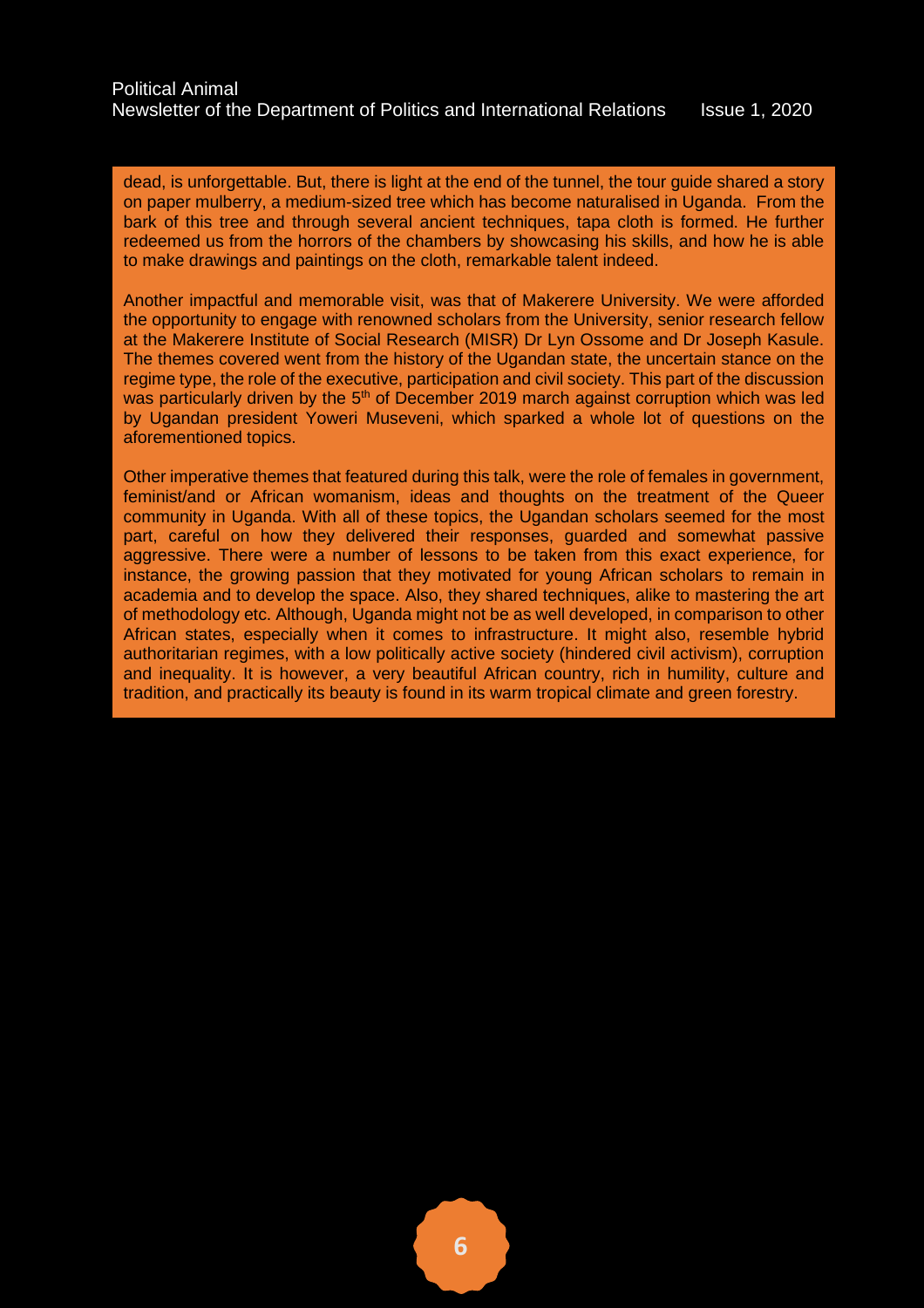# **Student news-Semester A 2020**

Masters candidate and tutor, Thobekile Mkhwanazi, was invited by South Africa's leading radio station (Ukhozi FM) on a show called Youth Ke Yona, on the  $10<sup>th</sup>$  of May 2020 to share her views about online learning at institutions of higher learning during the national lockdown. The following insert is based on the aforementioned interview and was originally published in the ad-hoc publication COVID-19 Student Voices Newsletter complied by the Faculty of Humanities at UJ. The insert is republished with the permission of the Executive Dean of Humanities, Prof Kammila Naidoo.

# **Congratulations on being a voice of the people, Thobekile!**

It is without doubt that the outbreak of COVID-19 and initiation of the national lockdown in South Africa came with great disruptions, especially in the education sector. The pandemic comes at a time when South Africa's education system is still confronted with inevitable challenges of infrastructure, insufficient funding and inequality. Issues like loss of learning, loss of human capital and diminishing of economic opportunities become a concern due to the closure of schools and higher learning institutions.

As a result most institutions of higher learning shifted to the method of remote/online learning as a way to ensure that the academic is salvageable. Universities are at desperation to salvage the academic year and ensure that the first semester does not affect the second semester. In the process of all that they seem to be putting at risk the quality standard of education. But most importantly, the different socio-economic backgrounds of students have occurred as an afterthought in the planning and implementation processes. Universities are no longer the bastion for society's elites to receive education while the poor and marginalised remain in the margins just like how it was during the apartheid era. They are now regarded as the massification of higher education. Access to higher learning has been opened to all different social classes in society.

Most universities may have the ability to deliver their teaching and learning using online platforms during lockdown, but this mode of delivery has not ensured that education is adequately delivered to all students. Not all students are privileged to having laptops, smartphones and definitely not all come from areas with electricity and proper internet connectivity.

When a national lockdown was declared on the 26<sup>th</sup> of March 2020, the University of Johannesburg's Student Accommodation Management instructed students to vacate their residences. I was one of those students. On the 20<sup>th</sup> of April 2020 UJ commenced with online learning. All undergraduate, Honours and Master's students, who provided their mobile number and the name of their carrier, were provided with 30GB of data. A total of 1,750 laptops were distributed specifically to first-year qualifying National Student Financial Aid Scheme (NSFAS) students and an additional number of 4,000 laptops were loaned to other students that met a certain criteria. This effort by the university does not go unacknowledged, however, there are still unattended student concerns. For instance, the non-NSFAS students that do not meet the requirements to be loaned devices and do not have their own. Students have received devices but do not know how to utilize them.

Some students live under inconducive environments. Where families are under the threat of domestic violence during this lockdown and others live in households that are crowded. These circumstances with or without the data and a device are not conducive for academic work. For instance, staying in a household with ten people like I do, four being kids is sometimes difficult when you have to do your schoolwork, attend to your tutoring duties, and also do everyday house chores. This is where you see the importance of contact learning universities having residences.

For first year students transiting from high school to university marks a change in every-day reality. They now have to adapt to this new vigorous learning system at varsity and understand that the culture of learning at university differs from that of high school. It must be noted that most of these students come from disadvantaged backgrounds. Using a computer, accessing the internet and navigating around online technologies such as Blackboard is foreign to them. Now that learning is done remotely their computer literacy problems also exacerbates.

**7**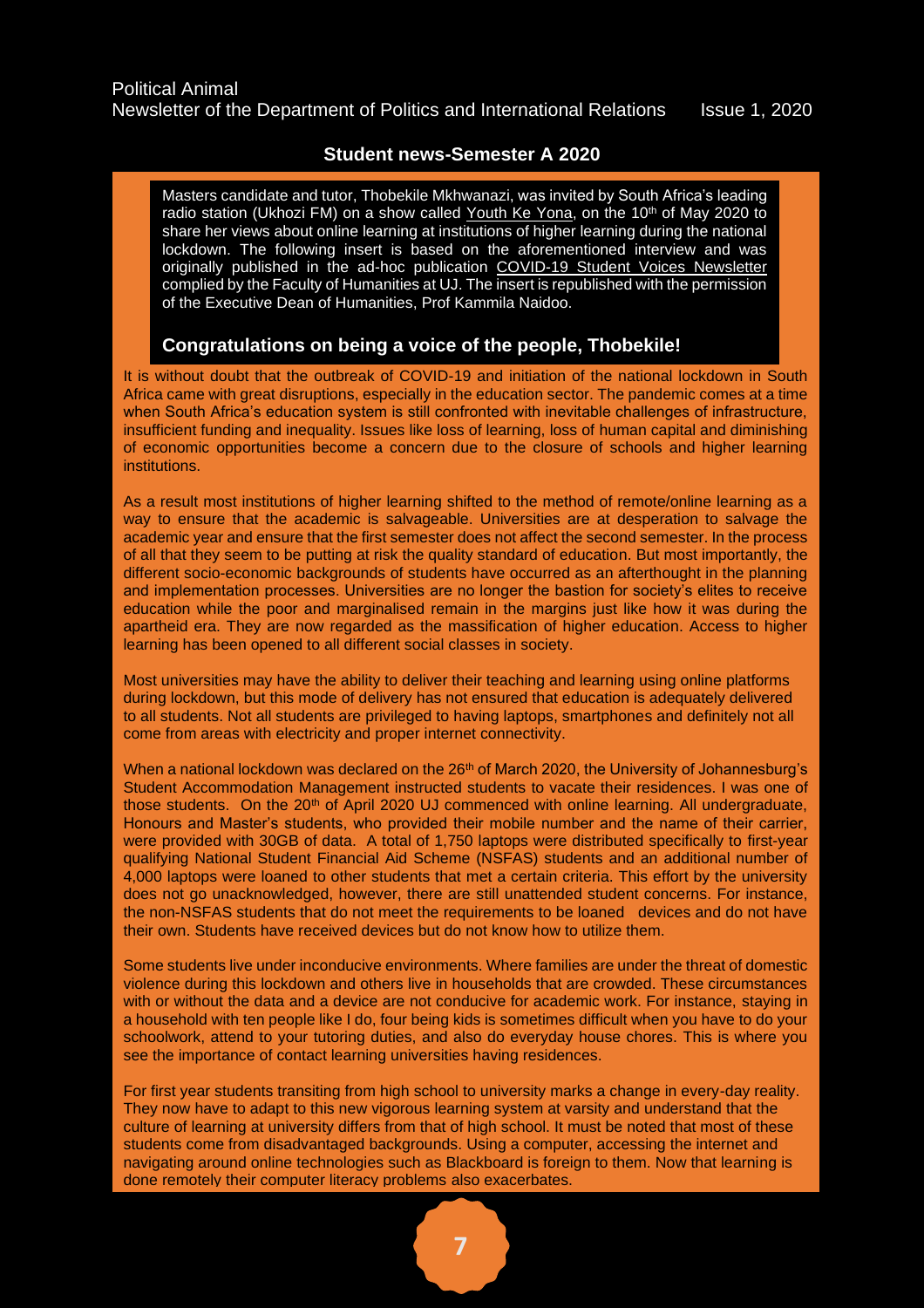# Political Animal Newsletter of the Department of Politics and International Relations Issue 1, 2020

For senior undergraduate and postgraduate students online learning is not a new thing. However, it was blended with traditional learning (contact classes) and not dominantly used like now. Postgraduates are encountering a great challenge when it comes to conducting comprehensive research. Not every needed information is found online. The role of libraries as traditional structures of institutions for information supply is now recognisable and felt.

The universities describe the shift to online learning and teaching as a method to continue delivering the academic programme during the national lockdown. In that the curriculum has to be trimmed so that the first semester's work will not fall onto the second semester, and the second semester does not fall over to next year. As argued by the Thabo Mbeki Foundation\* South Africa's education system is considered to be one of the world's poorest education systems. It is characterised by critical racial inequalities and socio-economic lines. And now that the curriculum is being trimmed it means it will be labelled far worse.

The reality is that universities do not have the capabilities of ensuring that all their students have the same quality of connectivity at all times. They may have tried to address technological challenges but mental health needs to be considered as well. As mentioned above not all students live in conducive environments that allow them to do their school work effectively. If one student is left behind in this online learning mode it means that it was or is an unjust approach. The pandemic came as a wake-up call to South Africa's to education sector but that does not mean we should panic. What can't be done in 2020 can always be done or covered in 2021.

\*The Thabo Mbeki Foundation. 2019. Education in the Age of the 21<sup>st</sup> Century: Responding to the Challenges and Opportunities of the 4<sup>th</sup> Industrial Revolution. [www.mbeki.org.](http://www.mbeki.org/) Accessed: 2020.02.13.

# **Former UJ PhD student scoops honourable mention**

Former PhD student, Dr. Monday Zitta Hassan, has received an honourable mention, awarded by the selection committee of the 2019 Stephen P. Koff Prize, for his thesis entailed [The Diffusion of Boko](https://ujcontent.uj.ac.za/vital/access/manager/Repository/uj:32276?site_name=GlobalView)  [Haram Insurgency in the Lake Chad Region: 2002-](https://ujcontent.uj.ac.za/vital/access/manager/Repository/uj:32276?site_name=GlobalView) [2016.](https://ujcontent.uj.ac.za/vital/access/manager/Repository/uj:32276?site_name=GlobalView)

This is a phenomenal achievement! Many congratulations to Dr Hassan and thank to his supervisor, **Prof Suzy Graham**, for her stellar supervision.

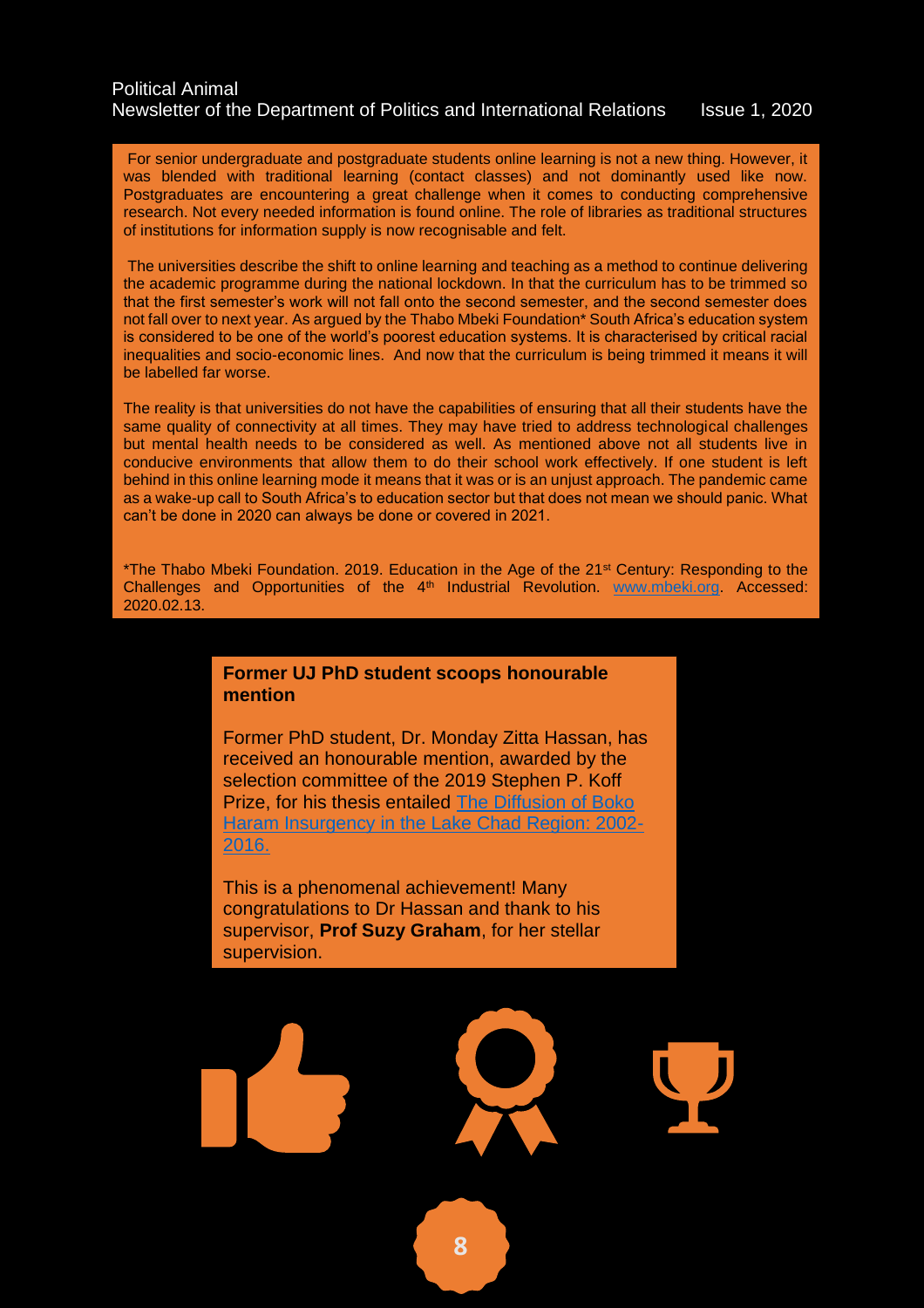# **Events hosted by the Department and its partners**

## **CONFERENCE ON THE END OF THE COLD WAR AND ITS IMPACT ON NUCLEAR NON-PROLIFERATION**

By Prof Anna-Mart van Wyk

On 9 November 1989, the Berlin Wall fell in Eastern Europe, ushering in the collapse of the Soviet Union and an end to the Cold War. These events had far-reaching consequences globally, including in Southern Africa, where the Apartheid regime at the time had developed a small nuclear arsenal as a deterrent against a feared 'communist take-over' of the region. In 1989, South Africa became the first country to willingly dismantle and destroy a nuclear arsenal. In 1991, it signed the Nuclear Non-proliferation Treaty (NPT), and renounced nuclear weapons. Following hot on the heels of South Africa were former Soviet states Ukraine, Belarus and Kazakhstan, who inherited thousands of nuclear weapons when the Soviet Union fell, and they opted to disarm. By 1996, all strategic nuclear weapons on the territories of these states had been transferred to Russia and all four states joined the NPT. In the same year, Africa became a nuclear weapons free zone.

In the immediate post-Cold War years, more steps were taken towards nuclear disarmament than in any previous period since the beginning of the nuclear age. Yet, thirty years later, international efforts to reduce nuclear risks are in deep turmoil. Not long after the rapid nuclear disarmament of four states, three other states (India, Pakistan and North Korea) have become nuclear-armed states and remain outside the NPT, along with Israel. A deal with suspected nuclear 'wanna-be' Iran have all but collapsed. The second summit between the USA and North Korea on the latter's nuclear and missile programs ended with no agreements reached and wide gaps persisting on what exactly denuclearization means. The USA and Russia have suspended compliance with some long-standing nuclear arms control treaties, and both announced research and development of new generation nuclear weapons. The knock-on effect of these decisions was an announcement by Ukraine that it now had a right to develop intermediate-range missiles to counter Russian nuclear-capable missile systems in the Crimea and Russian aggression towards Europe.



I

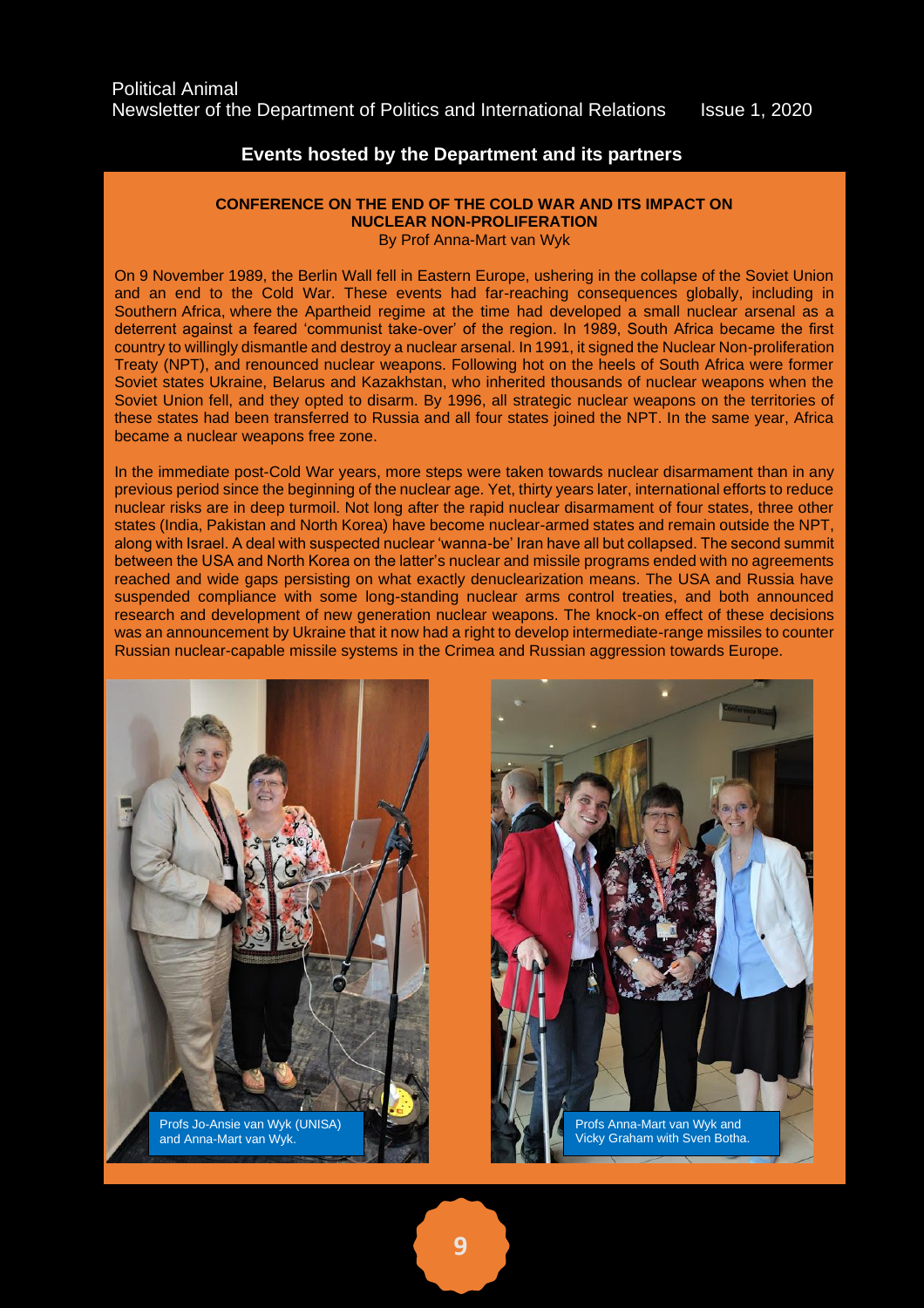These challenges, coinciding with the fiftieth anniversary of the NPT entering into force spurred the conference, which was held from 20-21 January 2020 at UJ with generous funding from the Carnegie Corporation of New York and the Dean of Humanities at UJ. The event was co-hosted by the Department of Politics and IR and the Nuclear Proliferation International History Project, which is based at the Woodrow Wilson International Center for Scholars in Washington, DC. Papers were grouped into four themes: Nuclear disarmament and renouncement; 'Testing the Treaties'; Proliferation Concerns; and New Nuclear Knowledges. The papers were rich in multi-archival research and several offered interesting and thought-provoking theoretical analyses. Of particular value was the unique look on nonproliferation in the Global South, with speakers hailing from Brazil, Egypt, France, India, Pakistan, South Africa, Switzerland, Ukraine and the USA. A very unique look into Bolivia's nuclear ambitions was presented by Sven Botha, a Masters student in the Department, while a Masters student of Professor Van Wyk presented on lessons that could be learned from South Africa's nuclear weapons disarmament, and how it could (or could not) be applied to North Korean disarmament.

Following the conference, UJ and the NPIHP hosted a public lecture by Dr. Joseph Pilat, an eminent nuclear non-proliferation scholar based at the Los Alamos National Nuclear Laboratory in the USA. The lecture was attended by dignitaries from the Department of Trade and Industry, DIRCO, and embassies, as well as conference participants and staff and students from UJ.



Conference participants from across the globe pose for a group photo with Dr. Joseph Pilat.

Event details Date: 20 and 21 January 2020 Event coverage by: Prof Anna-Mart van Wyk Partners: UJ Department of Politics and International Relations and the Nuclear Proliferation International History Project

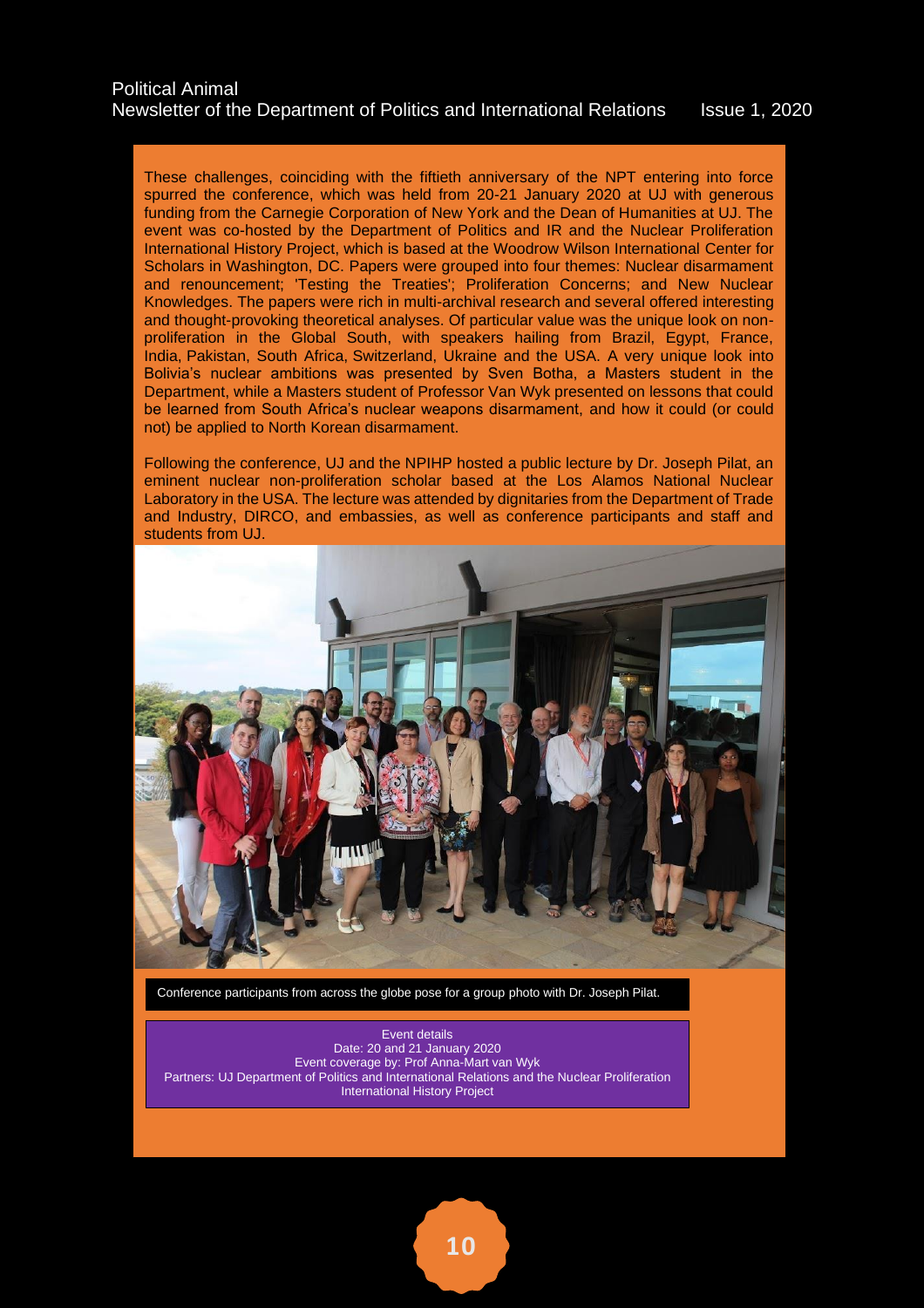# **South Africa's political leadership during the COVID-19 crisis: A lecture by Prof Suzy Graham**

Prof Suzy Graham's lecture started with a broad definition of leadership situated within the South African context while highlighting the fact that political leaders are often faced with a complex decision-making process. She also highlighted different kinds of leadership such as ceremonial leadership, policy making leadership, popular leadership, and crisis leadership which was the focal point of her lecture.

Crisis leadership is the ability to make decisions quickly when a crisis breaks out in either domestic or international political situation, in such instances, the executive utilises emergency powers to effectively control the situation. This should be in interest of the citizenry, however historically, this has not always been the case.

Thinking about other people's thinking is critical to addressing complex problems like pandemics however the higher a leader is on the hierarchy, the less likely he is to be able to think about how other people think about their situations. It's on the basis of this introduction that her lecture examined South Africa's political leadership in the context of the COVID-19 pandemic.

On the use of language, comparing President Trump and President Ramaphosa, use similar language however the reception of their message differed, this suggests that the message from a leader in time of crisis might be affected by what people think of them. So, this highlights the importance of language and tonality in communicating in times of crisis as the leader has to be empathetic and this should reflect in communications.

In certain quarters, it is perceived that President Ramaphosa isn't very swift with his decision making however another school of thought suggests that it's because he wants to be more inclusive. However, judging from his actions so far, he is being very decisive and also motivational and from feedback received from his past speeches online was generally positive.

During the Q&A sessions, various participants asked several questions how President Ramaphosa's leadership style would determine his response to contemporary issues and the responses suggests that his inclusive style of leadership would exert a significant influence on his decision-making processes.

The full lecture and discussion can be viewed [here.](https://www.youtube.com/watch?v=__-asKx5DVs&t=120s)

Event details Date: 16 April 2020 Event coverage by: Nelson Isibor Partners: UJ Department of Politics and International Relations and the UJ Library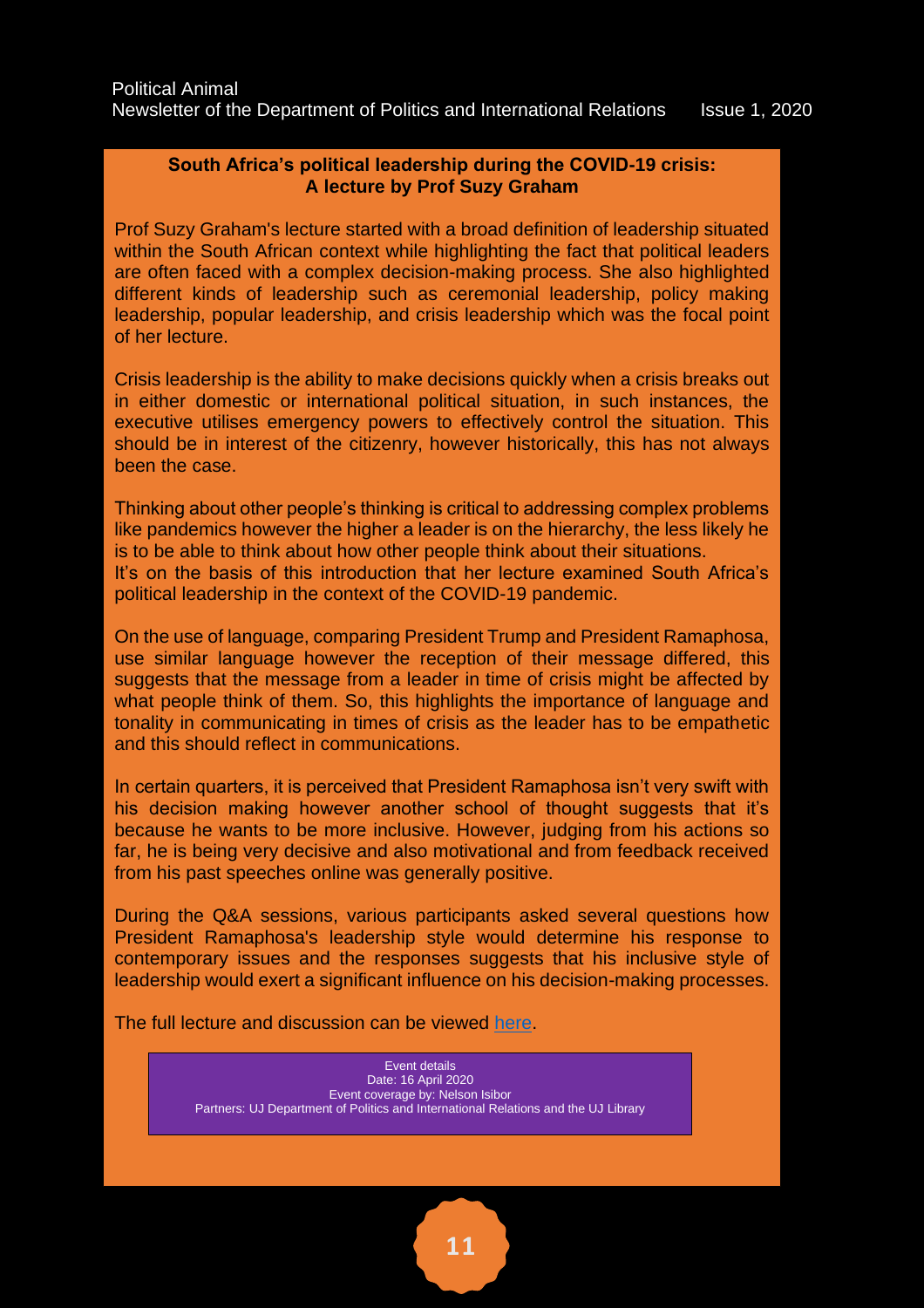## **The UN: what it is, what it is not and what it could be (a personal journey): An 'insider's' perspective by Prof Peter de Clercq**

Many students of Political Science and International Relations often aim for and dream of illustrious careers as diplomats working within the realm of the United Nations (UN). But, is this life really all it's cracked up to be? On the  $4<sup>th</sup>$  of May 2020, UJ's Department of Politics and International Relations, in collaboration with the UJ Library, hosted Prof Peter de Clercq, currently a visiting professor at the Wits School of Governance and formally a high-ranking diplomat serving the UN for 35 years, ending his career as Deputy Special Representative of the UN Secretary General to Somalia.

Prof de Clercq used the platform to argue that will the UN has its flaws, it would be discounted or discarded as it is needed to confront pressing issues which are border blind. As such, Prof Clercq opted to focus on what these flaws are and how they are being addressed. The UN, according to Prof de Clercq, has two main flaws, namely: decreasing political impetus and corruption. The former has occurred as a result of the UN's inability to respond effectively to the Rwandan Genocide (April 1994) and the Haitian Cholera Outbreak (October 2012-Feberuary 2019). The latter has been made a top agenda item of the last to Secretary Generals, however, true process will only be made with the development and implementation of an effective evaluation system.

Prof de Clercq discussed the above in relation to political, peacekeeping, humanitarian and developmental terms. The most fascinating of these was peacekeeping. Prof de Clercq discussed how the UN's Accounting and Budgeting meets annually to "chip away at missions and reduce their resources." De Clercq further noted that such decisions are made by "New York-based diplomats who have never set foot, let alone lived, in the contexts some of us have had to risk our lives." As a result, there has been a shift from blue helmet to green helmet peacekeeping. Reflecting on AMISOM, Prof de Clercq indicated that while green helmet peacekeeping has more strenuous funding constraints than their blue helmet counterparts, they have still yielded loadable results.

Finally, Prof de Clercq spoke on UN reform. UN reform is part of Agenda 2030 which seeks to redefine the role of the UN via the Humanitarian Development and Peace Nexus Approach. This approach obligates UN country-level teams to plan and implement their programmes properly; in doing so the UN moves from a 'do no harm principle' to a 'do good' principle.' Reform of the UN is driven by the following two practices:

- I. Prevention: UN agencies and country teams are mandated to incorporate and mainstream prevention into all their programmes. In this context, prevention is viewed as a means to building the reliance of the global populous against external threats such as climate change and healthcare challenges.
- II. Leaving No One Behind: A call to prioritise those who "are most removed from accessing their basic rights."

Prof de Clercq's insider perspective of multilateral diplomacy at the UN provided students and staff with a unique and rare opportunity to glean what life as a UN diplomat is really like. The need for reform (and the progress made so far in this regard) should inspire diplomatic hopefuls and future scholars to collaborate in seeking to advance an agenda that brings about a new 'ethical' diplomacy, which seeks to advance the human condition of the world's most vendible persons in some of the world's most challenging locations.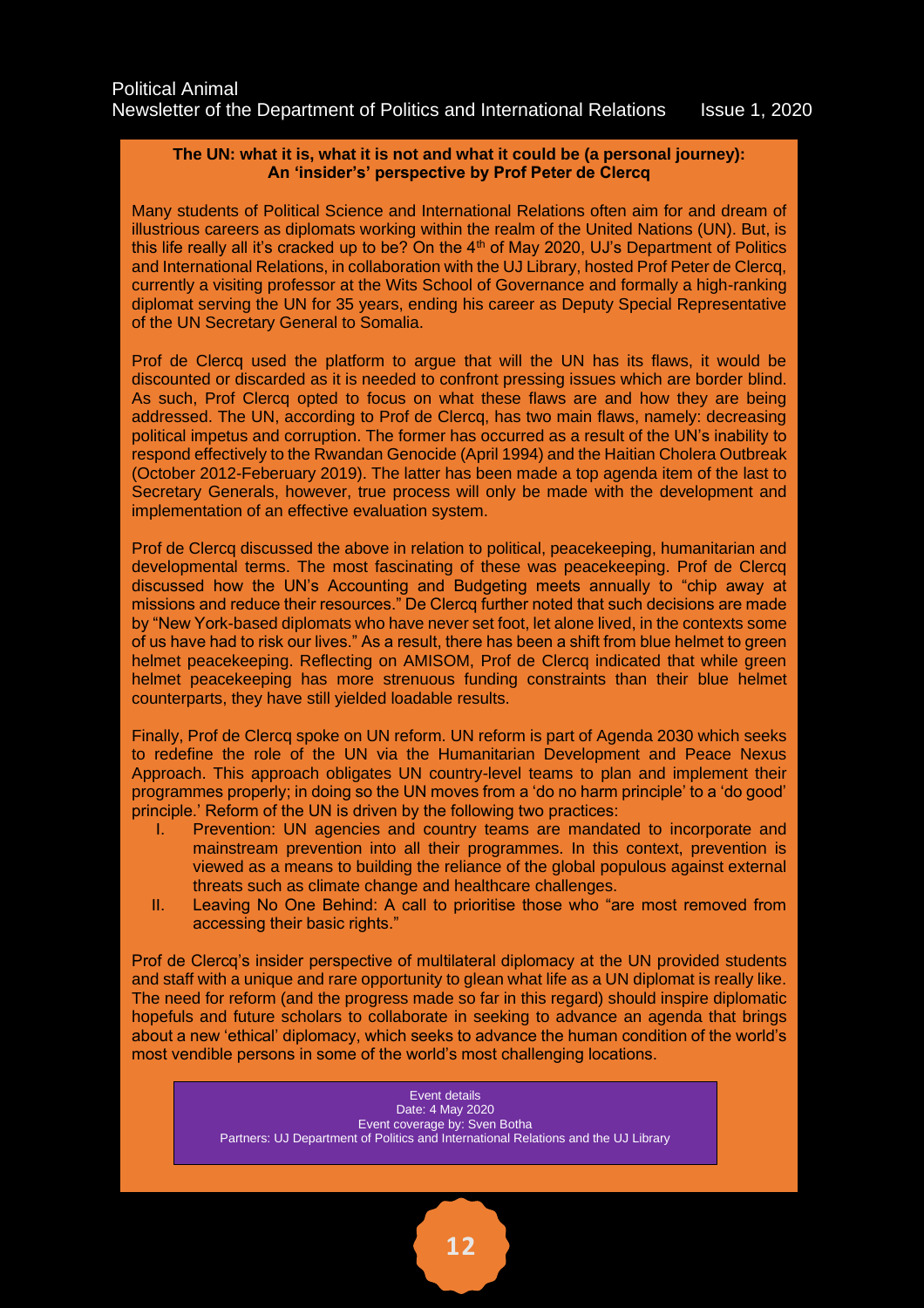### **A presentation on Africa's future: A discussion on Africa First! By Jakkie Cilliers**

The need for Africa to alleviate poverty and reduce inequality is essential for it to master rapid economic growth. The UJ library in partnership with Department of Politics and International Relations (PIR) hosted a virtual presentation on Africa's future with Africa First! In order to have a broad idea on how it's igniting a growth revolution in Africa. The presentation was hosted on the 26<sup>th</sup> May 2020 online via zoom. The panellists included the host, Sven Botha – a postgraduate student at the UJ department of PIR alongside the cohost, author of Africa First!, Dr Jackie Cilliers. Africa First! Is what the current President of South Africa, Cyril Ramaphosa describes as: "A roadmap that would turn Africa's potential into prosperity. Africa First! Is deeply insightful and full of hope despite the hard work that lies ahead. Africa has a bright future if Africans get behind good governance, take responsibility for the continents development and seize the opportunities of the fourth industrial revolution (4IR)".

Sven Botha welcomed the Author of Africa First!, who is also the co-founder of the Institute of Security Studies (ISS) and its current Chairman of the Board of Trustee and Head of the African Futures and Innovation team in Pretoria, Dr Jackie Cilliers. In his virtual presentation, Dr Cilliers used few econometrics graphs model to elaborate how Africa can ignite a growth revolution that will take millions out of poverty and into employment. In presenting the building blocks of Africa First!, Dr Cilliers noted that: "In Africa First!, the books is aims to take the readers on the evolution of Africa from where its economic activities emerged, and its current forecast till 2040. The eleven (11) chapters out of a book of sixteen (16) chapters in total explored the impact of each scenario on Africa from the perspective of a specific sector of society (such as agriculture, manufacturing and leapfrogging among others. The book also explored an additional chapter on climate change. What is the impact of these things on carbon emissions? It also looked at the future of jobs /work in Africa. All these scenarios were compiled in Africa First to understand their impact. Throughout the book, the objective is on what can be done to change Africa's development prospects. It also presented the current path forecast for every sector and what will happen for instance, to the demographics if we are able to improve the forecast of interventions or the 11 scenarios". According to Dr Cilliers, the 11 sense or scenarios modelled, each is a chapter". The following chapters mentioned by Dr Cilliers in the presentations are as follows: "The First Chapter is on demographics – Africa is about 30 years away from getting into its demographic dividends. Africa has the youngest population and highest fertility rates. So many children are coming through our system, therefore schools cannot be built fast enough. Children are unable to be educated fast enough, and in actual fact, Africa is constantly trying to catch-up. The chapter modelled the impact of speeding up Africa's demographic transition that has a huge impact on changing the 'nature of the African economy' and then speeding up the demographic transition that makes a contribution to growth," Dr Cilliers said.

According to Dr Cilliers, "the second chapter deals with 'the provision of Basic Infrastructure'. Basic Infrastructure is the provision of water, sanitation and so on which at the moment of course is highly in discussion given the challenges of 'Corona Virus (COVID-19)'. Most of Africa's cities have not developed throughout the provision of basic infrastructure. The impact of rolling out better water and sanitation in Africa is to ensure it improves health, livelihood and productivity. The second chapter deals with education. Education is generally a global topic and Africa must improve both the quantity and quality of Education in Africa. Education changes very slowly. For instance, it is visible in South Africa where the government has been trying to improve the education system for more than two decades, and the changes are really very small."

"The fourth chapter deals with the potential of an Agricultural Revolution in Africa. Africa have the tendency of talking about the essence of Agriculture but do little about it. In actual fact, if Africans were to emulate the examples of India or Brazil of a 'Green Revolution',

 $u$ unlocking jobs particularly in small hold farming, the future of  $A$  future of  $A$ 

particularly in 'renewables'. 'Rural Electrification' rates in Kenya is faster than anywhere else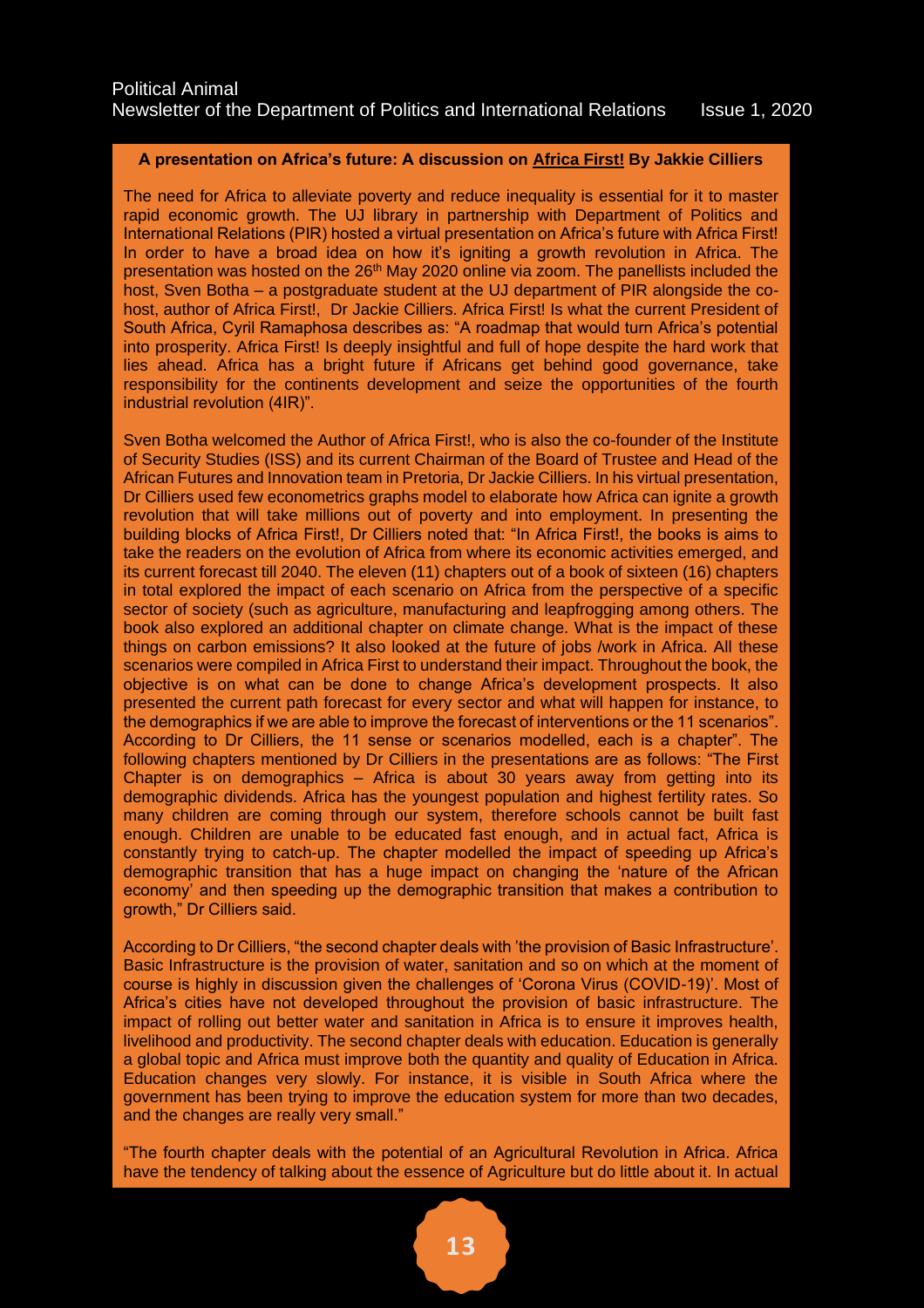# Political Animal Newsletter of the Department of Politics and International Relations Issue 1, 2020

unlocking jobs particularly in small hold farming, the future of Africa can be changed. There is also a 'Made in Africa' chapter that looks at impact embarked upon an 'Industrial Pathway'. There are certain African countries that are doing this, Ethiopia is a good example. Then there is a chapter in 'Leap Frogging'. Leap Frogging in Africa has tremendous potential, particularly in 'renewables'. 'Rural Electrification' rates in Kenya is faster than anywhere else in the world through the use of 'renewables' and 'leap frogging'. Leap frogging is not only about ICT and cell phones, there is more to it," Dr Cilliers said.

Dr Cilliers further mentioned that "there's a 'Chapter on the Implementation of the Africa's Continental Free Trade Africa'. If Africa does not find a way of achieving 'Regional Trading Integration', it will never grow rapidly enough. The United States of America (USA), the European Union (EU), China and India each all have internal markets. Africa does not have large internal markets. Africa have to get to 'Traded Integration' and that will play a huge role in escalating the changes in Africa's productive structures. There is also a 'Chapter on the Impact of Forcibility Integrated Peace and Honour Africa'. Africa is partly unstable because it is poor. Rich countries are stable, poor countries are unstable. As countries develop as their GDP per capita increases, countries generally becomes more stable. There is also a 'Chapter on the impact of greater peace and instability in Africa' modelled. It looks at the impact of democratisation and 'Good Governance on the future of Africa. Furthermore, there is a 'Chapter on the Waves of Democracy'. The last of the scenarios chapter deals with 'Foreign Direct Investment (FDI) and Remittances. Aid will not develop Africa. Africans will develop Africa. Africans needs to attack FDI. FDI is a 'golden goose' that can help Africans develop, that is what China does, Vietnam, South Korea and Taiwan. All these countries, they facilitate the locations of multinationals because they bring a 'skills transfer' and Africa needs to build its local value chains on that, and that is how it will develop".

Lastly, two 'Additional Chapters' were set according to Dr Cilliers. "The one looks at the 'Future of Jobs or Employment in Africa', and how the job market is changing, will Africa ever have enough jobs. Lastly, the book will look at the impact of these eleven scenarios on 'Climate Change and actually on 'Carbon Emissions'. Of all these eleven interventions, lower middle countries recognise agriculture as partly important. Upper middle countries of Africa recognise Manufacturing/Industrialisation and Leap Frogging as important. The modelling on Africa First! Shows that South Africa will benefit the most from Regional Integration (RI), more than any other African Countries because they have a 'Large Manufacturing Base'," Dr Cilliers illustrated.

"I'd love to thank Dr Cilliers for an interesting and provoking analysis and overview of where we are headed," Sven applauded. As the host, Sven clicked Q&A in the webinar controls to allow participants to ask questions. Some of the questions and comments raised by the participants included that, "since Africa has a younger demography which is evident on why it has less affect COVID-19 cases, why is the South African government unable to alleviate social grants to recipients younger than 30 years and investing those funds into manufacturing and also alleviating the dependency system amongst the youth," asked Palesa (participant).

[Order your copy](https://www.loot.co.za/product/jakkie-cilliers-africa-first/snmv-6602-g900) of Africa First! today! The full discussion can be viewed [here.](https://www.youtube.com/watch?v=tEJcLf7felk&t=1s)

Event details Date: 4 May 2020 Event coverage by: Caroline Williams Partners: UJ Department of Politics and International Relations and the UJ Library, Institute for Security Studies and Jonathan Ball Publishers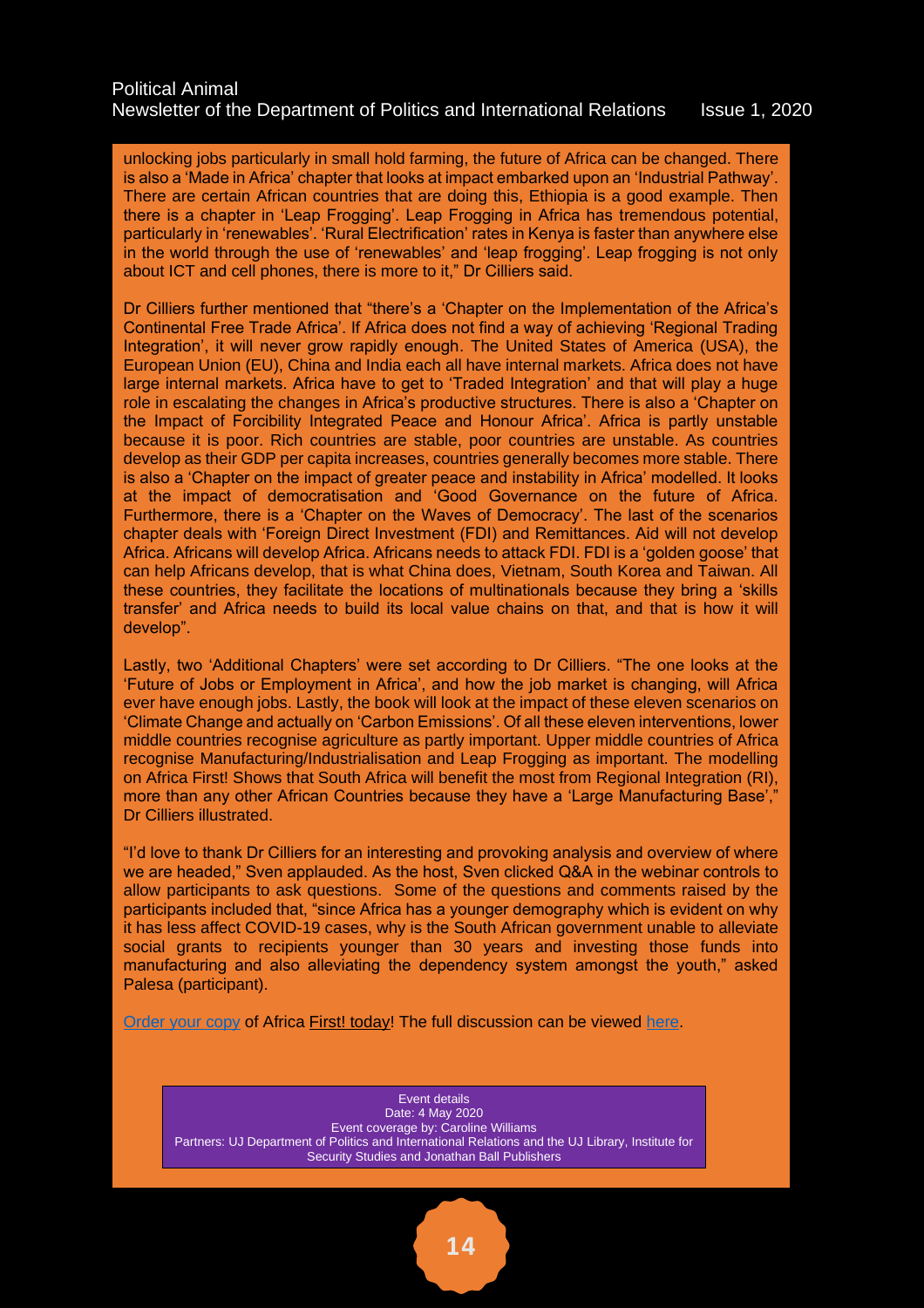# **Undergrads Ask Postgrad**

**The answers for this issue were provided by BA Honours student, Miguel Dos Santos. Thank you for supporting our undergraduate students.**

### *Can I have advice on how I can get 80%+ in my assignments in the politics department as a third-year student to qualify for postgrad?*

To answer this question honestly; you already know everything that you 'need' to do to get 80%+ for your assignments. Most lectures will have given you a format and perhaps marking rubrics, all you really need to do is stick to the format, read a lot of sources and write a competent essay. All of this is basically by the numbers writing and it will be correct and clean, but it will probably be the most boring thing to do and you will not get the most out of third year. Third year is the time when you get to show-off a little and actually start crafting your own unique voice in the academic world. In third year, you've proven that you know the basics of political science and the many sub-fields and cousins that connect to it, now is the time where you get to explore and have fun with the work.

Without knowing anything more specific, the only real hints that I could provide will either be obvious, or more likely to speak to my little eccentricities. But here they are anyway:

- 1. If you want 80%'s go for the assignment topics that sound fun to you and see how far you can stretch them. It will always be better to explore an area, policy, theory, field or country that most people or even the lecturer doesn't know well enough yet. The most exciting and terrifying thing about social science in Africa, is the fact that there's near infinite possibilities for real world application, but there's also a massive information deficit. So, you will always have a rich source of information to find; the problem for you and all of us is that you have to find it.
- 2. Take the time to add creative elements to your work, if the lecture allows it or doesn't mind. Presentation is a major part of how your work is received, and honestly your work should be good enough to stand on its own. But if you want a slight edge, if nothing else to show that you actually took the time to work and then pretty up your assignment, add pictures (if appropriate), create a cover page that has colour, page borders, graphs and clearly defined sub-headings. I do this because I want the work to look good. I believe that even if a marker must go through 100 different essays, they will remember mine and be more *inclined* to generous marking.

I think that is all I can say on the matter without knowing more personal specific information. At the end of the day every third-year student should be able to get into postgrad if they work and enjoy the subject.

### *What are the expectations from lectures from a third-year student?*

Like I said above; if you've made it to third year, you should know the basics of your major's subjects and had the time to explore some subjects related to it or completely different. You should know without being told how to write a good essay, find credible sources, actively participate in discussions and when you can't admit that and learn from your classmates that know a little more. Lectures for third year now expect to hear your opinions on subjects, topics and events, they want to know what you think as it helps make a very fluid and changing field such as the humanities more interesting.

### **What should I get in my third-year results for me to qualify for Honours?**

70%+ is what you need to hold your own in Honours. I do not know if this sounds high, but this will be a benchmark that will need to be reached if you want to do well in Honours. I say this because the amount of work, the focus and specificity that can come in Honours needs you to really enjoy what you're studying and getting a reasonable 70% in the major subjects should be easy if you enjoy the work. However, the expected average for now is 65% in major subjects.

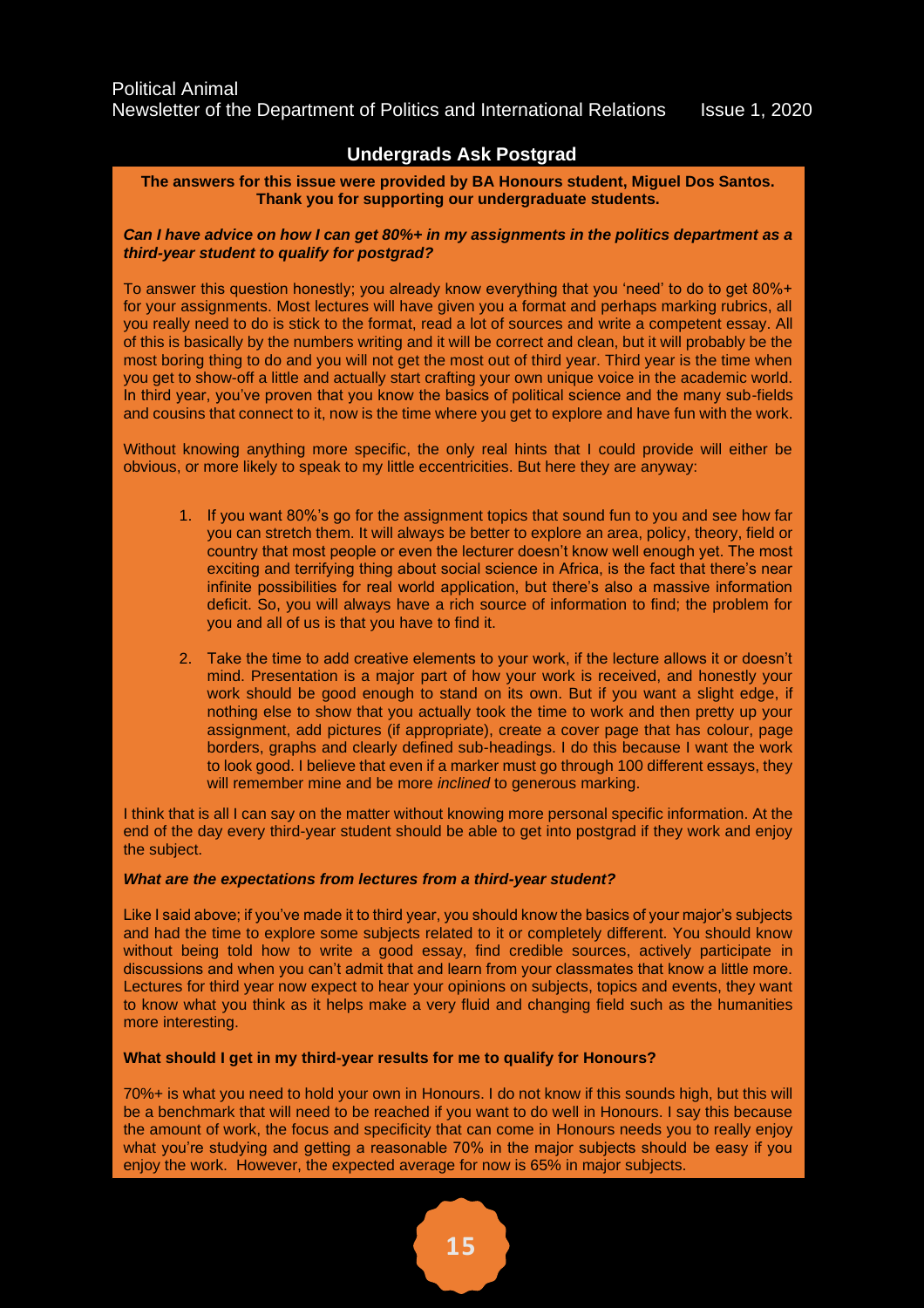# **The Publications Showcase**

## **Have your work featured in the Politics and IR Publications Showcase**

The Publications Showcase is a new feature designed with a dual purpose. Firstly, this feature aims to showcase the prolific publishing culture of the Department of Politics and International Relations at UJ. Secondly, it is hoped that students will use this information to identify political mentors and supervisors with greater ease. The Publications Showcase features publications published by both staff and students over the last 6 months

In preparation for issue 2, the Editors would like to invite all lecturers, researchers and students in the Department to submit a list of their latest research outputs (2019 and 2020 only) via email to: [uj.politicalanimal@gmail.com](mailto:uj.politicalanimal@gmail.com) by **no later than the 1st of November 2020. Please note that only submitted publications will appear in this feature.**

### **Theory and Practice in African International Relations**

 Prof Suzy Graham (in collaboration with Prof Sandy Africa) served as co-guest editor of a special issue of Studia Universitatis Babes-Bolyai-Studia Europaea. The special issue sought to address theoretical and practical gaps in African international relations. **Congratulations to Prof Suzy Graham for co-leading this necessary contribution to the literature!** 

Africa, S. and Graham, S., 2019. "Revisiting International Relations Theory: Discourses from Africa" Studia Universitatis Babes-Bolyai-Studia Europaea, Vol. 64(2).

Botha, S., 2019. "The invisible 'gift': The Chibok Brand and Boko Haram." Studia Universitatis Babes-Bolyai-Studia Europaea, Vol. 64(2).

Ndzendze, B., 2019. "Realpolitik in the Africa – One China Nexus, 2001‐2008: the cases of Chad and Malawi." Studia Universitatis Babes-Bolyai-Studia Europaea, Vol. 64(2).

> **Join the Publications Working Group in Politics and International Relations**

> Due social distancing brought on by COVID-19, the Politics and IR Working Group has not met in some time. However, the Working Group still has interactions via WhatsApp.

New participants are always welcome! Get in touch: [219119824@student.uj.ac.za](mailto:219119824@student.uj.ac.za)

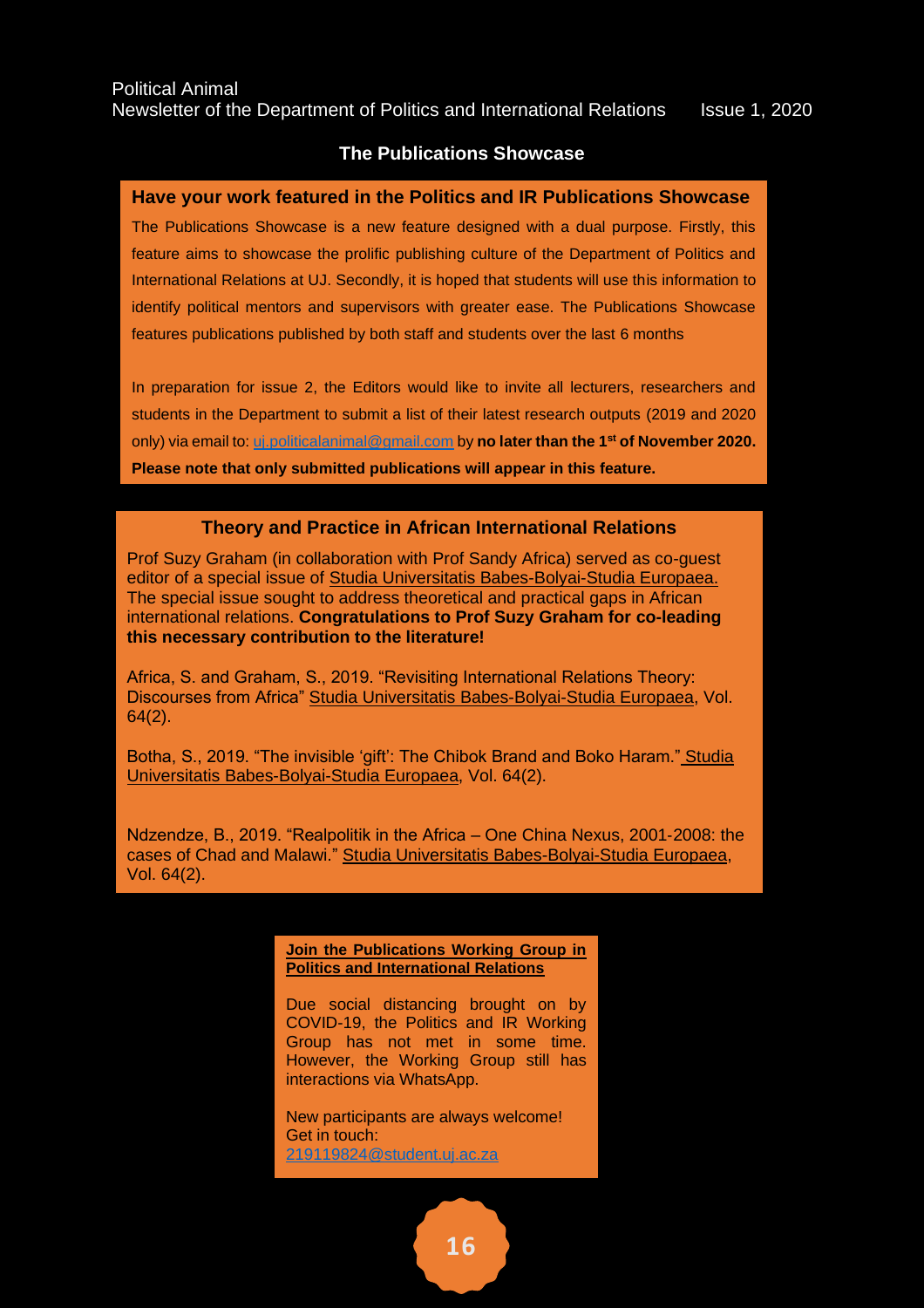# **Political Science, International Relations and COVID-19**

#### **The poor lose again: Impact of COVID-19 on Africa By Jakkie Cilliers, Marius Oosthuizen, Stellah Kwasi, Kelly Alexander, TK Pooe, Kouassi Yeboua, Jonathan D. Moyer and Frederick S. Pardee**

The impact of COVID-19 is usually measured in rates of infection, deaths, jobs lost and the hit on national economies. But there's another metric – the surge in extreme poverty – that describes the most severe effect of the pandemic on people in Africa. While recession, infections and hospitals dominate the current daily headlines, the personal economic consequences of the virus are what will linger.

To measure progress towards the goal of eliminating extreme poverty by 2030, the World Bank defines extreme poverty as living on income of less than US\$1.90 per day. This year the virus will probably push an additional 12 million Africans below this threshold. The forecast will increase to an additional 26 million people if the crisis extends into 2021, according to a new [report](https://issafrica.org/research/books-and-other-publications/exploring-the-impact-of-covid-19-in-africa-a-scenario-analysis-to-2030) by the ISS, Gordon Institute of Business Science (GIBS) and Frederick S Pardee Center for International Futures at the University of Denver.

The study uses the International Monetary Fund's April 2020 growth forecast, mortality data from Imperial College in London and additional data on African responses to the pandemic. It models three scenarios on the likely impact of COVID-19 on Africa's economic growth, per capita income, poverty and Sustainable Development Goal (SDG) [targets.](https://sustainabledevelopment.un.org/?menu=1300)

Africa's development trajectory has suffered a severe setback. The headline goal of the SDGs is the elimination of poverty, but extreme poverty rises in all of the report's COVID-19 scenarios, and African growth rates are significantly below what is required to alleviate it.

he World Bank agrees. It calculates that the 2020 downturn will likely increase sub-Saharan Africa's poverty rate by at least two percentage points, returning the continent to 2015 poverty levels and effectively wiping out five years of progress.

Africa's rapid population expansion, projected to grow from 1.34 billion today to 1.71 billion by 2030, has long been recognised as a factor [offsetting](https://issafrica.org/research/africa-report/getting-to-africas-demographic-dividend) development progress, since it is not accompanied by sufficiently rapid and inclusive economic growth.

In 2019 about 470 million Africans lived in extreme poverty, equivalent to 37% of the continent's population. Our pre-COVID-19 forecasts anticipated that about 570 million Africans, or 33% of the continent's population, would still be living in extreme income poverty in 2030. In our best-case COVID-19 scenario – premised on a sharp global economic recovery in 2021 – the number of extremely poor Africans will increase to 603 million or 35% of the continent's population.

We have to look at the health, economic, social and political consequences of COVID-19 as a series of entwined phenomena. The pandemic threatens Africa in a number of ways, reflected schematically in the accompanying figure.



This article was originally published in **ISS Today** on the 3 [of June 2020](https://issafrica.org/iss-today/the-poor-lose-again-impact-of-covid-19-on-africa) and is republished with the permission of the Institute for Security Studies (ISS).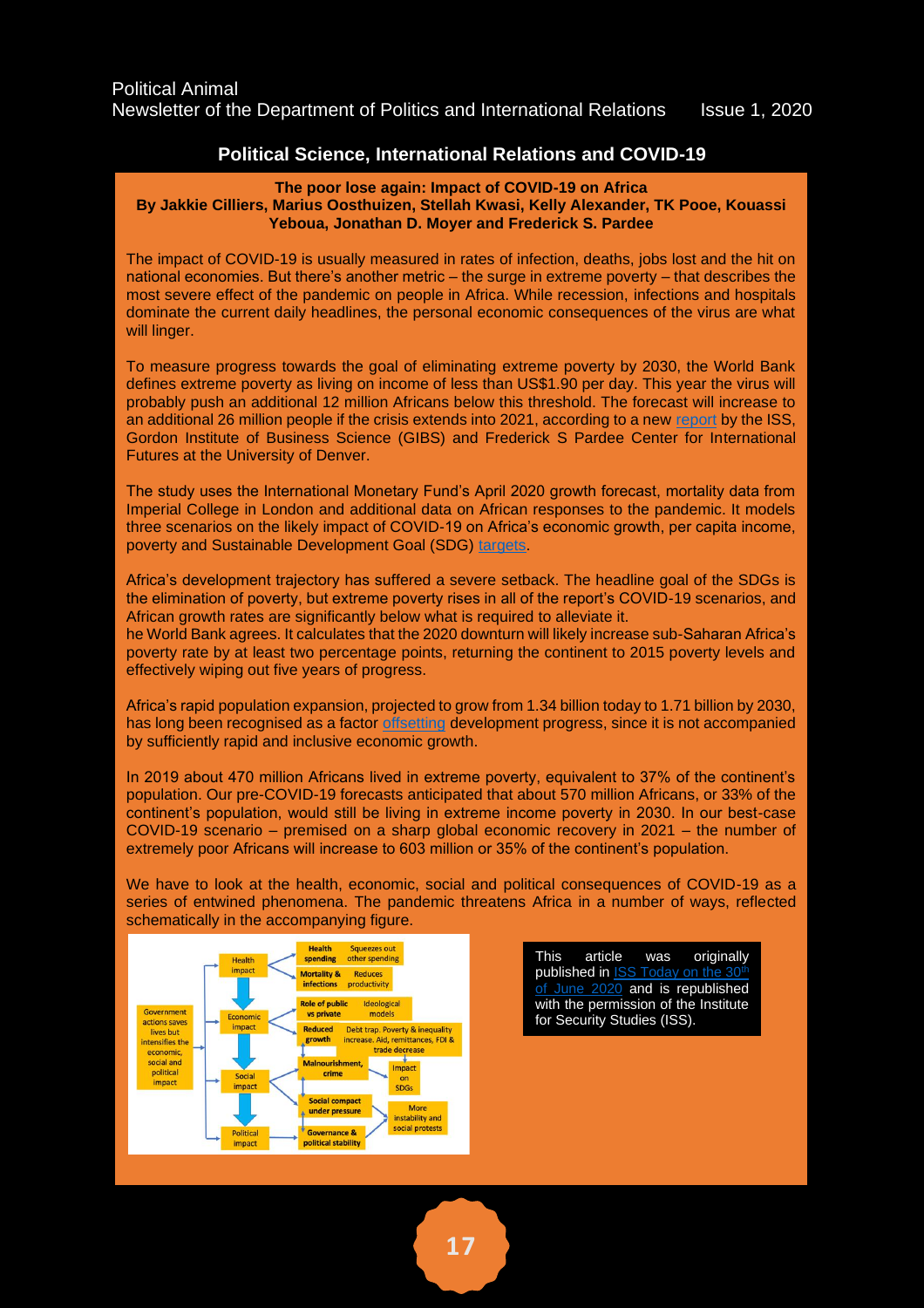### **Placing the spotlight on issues students encounter in the era of online learning By Sfiso Sabela**

Since the outbreak of the Novel Coronavirus in December 2019 governments around the world have continued to battle the virus and tried to restore normality. On 5 March the Minister of Health Dr. Zweli Mkhize announced that the first case of the virus had been confirmed in the country, with the number of cases continuing to climb since then the President announced a nationwide lockdown which would go on to have dire consequences on all sectors of the economy and for the livelihood, the higher education space has not been spared, this prompting universities to resort to remote learning in order to save the academic year.

While some students will have found this transition to be seamless and sometimes beneficial, a lot more have expressed negative sentiments and experiences with remote learning and teaching. Remote learning has exposed some harsh realities that students have had to contend with, from access to devices and Internet connectivity to conducive learning environments and access to learning material. Some, if not most of the issues encountered by students are as a result of poverty and unemployment, which evidently have far reaching implications.

One student defined the transition as "stressful and unpleasant" citing that she had to study from the kitchen while her entire family went about with their chores. Another student noted "I didn't have a laptop at home, if I was at school, I would have used the D-labs. I wrote my tests and essays using my phone and that was very difficult to do", while another one said "as a first year student who studied matric from home last year it's difficult to make my family understand that there's a difference between Grade 12 and university, university is intense plus I never got the chance to settle in. These are sad realities that are part of the lives of students under the current lockdown conditions.

Some of the views provided by students had to do with the conduct of their families in the face of online learning. It would appear that some parents take for granted the amount of time that ought to be dedicated to studies, this as students suggested that parents bombarded them with chores and responsibilities such as herding cattle, looking after younger siblings and housekeeping, this seemed to be a major source of stress and distraction especially considering the vast amounts of work students were faced with. Some students suggested that awareness ought to be raised targeting parents or guardians in order to gain their support and freedom to study and attend classes without being tied to family responsibilities.

While the government and universities have tried to ease the burden on students by providing them with mobile data and devices it seems there's more that needs to be done to reach wide and far, to help those in disadvantaged communities and can barely get any work done at home. Prominent politicians and student activities have claimed that the lockdown and by extension, online learning is "anti-poor", this suggests to deal with the variety of issues faced by students there must be more done to eradicate poverty and unemployment while also providing psychosocial support to students and their families to ensure successful completion of the academic year. In addition to this, lecturers have to be trained to provide emotional, informational and structural support when working with students who are at home, this as some students expressed discontent with how some lecturers dealt with them during the transition.

**Disclaimer**: This article is based on the opinions of students who gave written consent for their views to be published by Political Animal. The views herein do not reflect those of the author, the editorial team of Political Animal, the Department of Politics and International Relations or the University of Johannesburg.

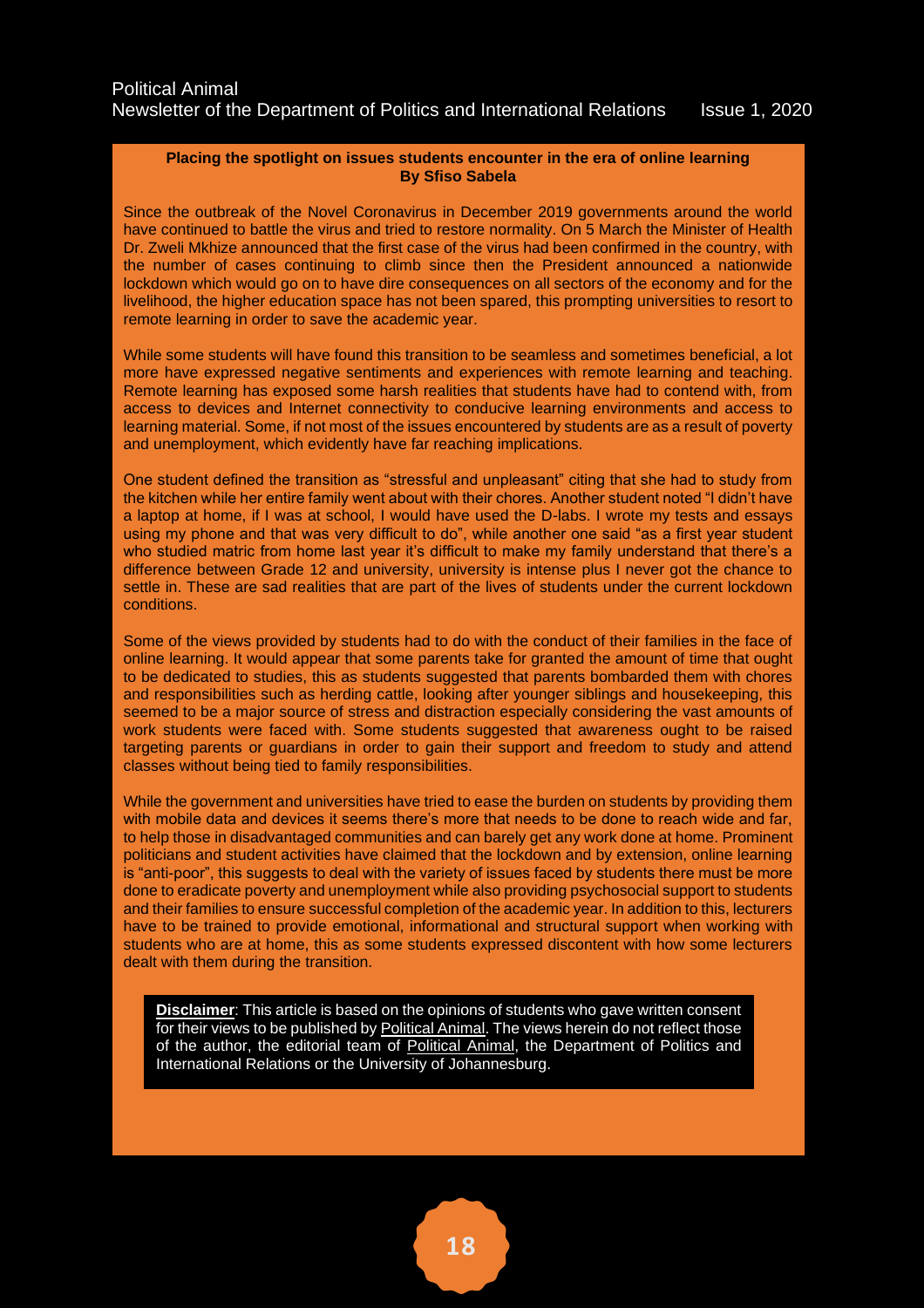# **The emergence of COVID-19 and its implications for South Africa's economy By Caroline Williams**

As the year 2020 descended upon our door, all across the world with South Africa not being an exception, people celebrated a New Year with many promising resolutions ahead. On the eve of New Year, the world first heard of the coronavirus disease (COVID-19), which would later become a global pandemic, when it was first reported by the World Health Organisation (WHO) on 31 December 2019. For many people across the globe, it was assumed that a cluster of pneumonia in Wuhan City will only affect the surrounding provinces. In the case of many South Africans, the threat of the pandemic only dawns on 15 March 2020. President of South Africa, Cyril Ramaphosa, then declared a National State of Disaster: announcing measures like immediate travel restrictions and the closure of schools as of 18 March 2020. What is gradually happening all around the world is that an era of globalisation might be coming to an end or shifting. The South Africa economy is slowly reaching 'junk status' as a result of restrictions on trade. The level of unemployment is steadily rising due to the formal sector employment decrease, inequality, poverty, and now the South African lockdown. The pandemic has resulted in strains on the public health sector. The outbreak of COVID-19 has also prevented physical contact learning forcing the country to steadily adapt to e-learning regardless of existing limited resources. Furthermore, additional poverty-related deaths as people starve will increase faster than the COVID-19 related deaths if the economic sector continues to shut down.

Political Animal seeks to continue its coverage of the COVID-19 Pandemic throughout 2020 and into 2021. We invite students, lecturers and researchers to submit their articles to us for consideration. The length of articles can differ depending on the subject matter, but the preferred length would be between 500-600 words.

Potential contributors can reach out to the Editorial Board via email [\(uj.politicalanimal@gmail.com\)](mailto:uj.politicalanimal@gmail.com) to propose ideas or obtain copies of the style guide.

Insights on *regionalism and COVID-19* will also be made available by the RISC-RISE Consortium in the near future! Make sure that you follow these insights and contribute to the conversation by visiting [RISC-RISE's Facebook page.](http://facebook.com/RISCconsortium)

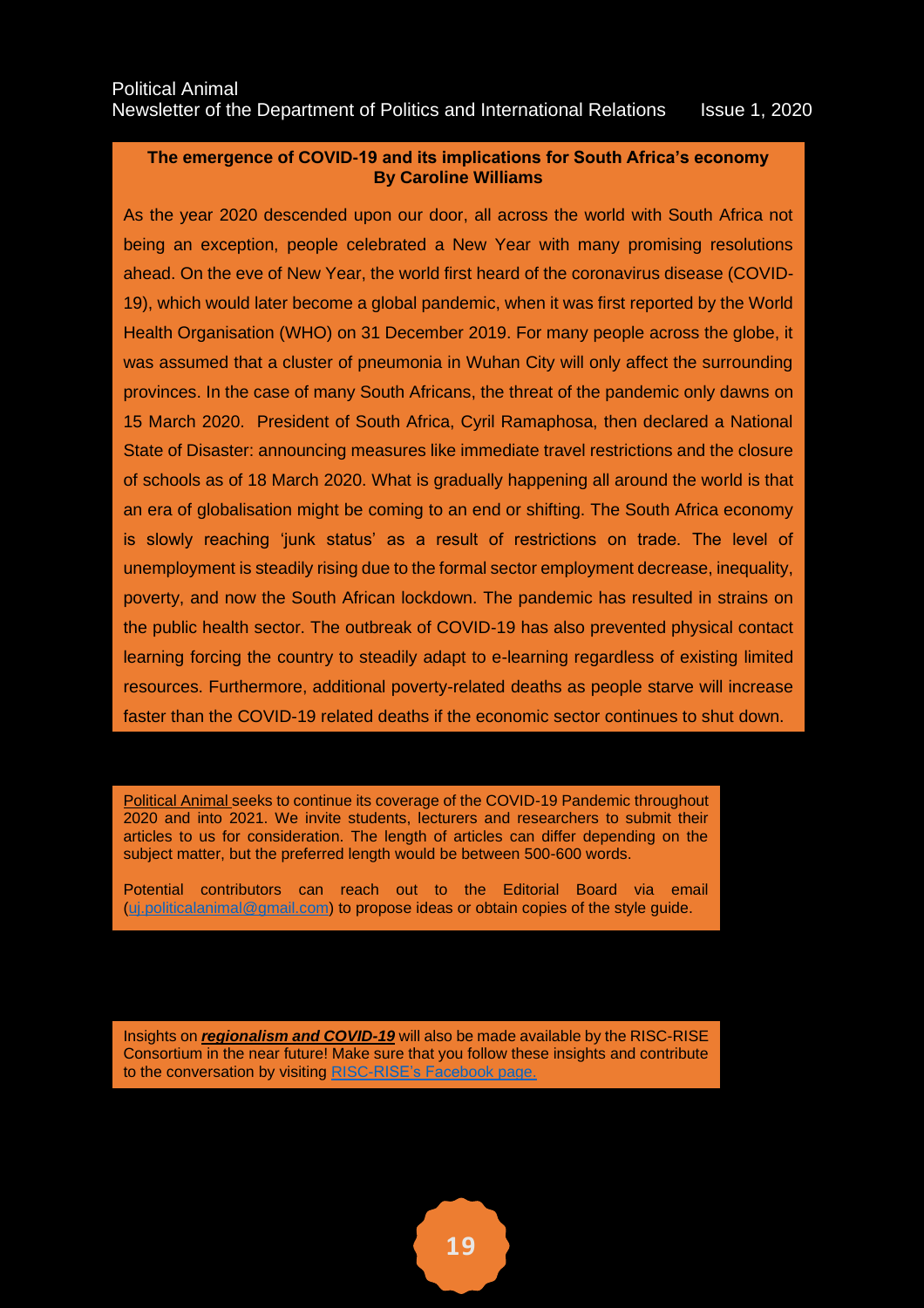# **Black Lives Matter**

### **Black Lives Matter: Beyond the protests By Sfiso Sabela**

#### *What is Black Lives Matter?*

Black lives Matter is a global movement that began as a hashtag in in the USA in 2013 following the killing of Trayvon Martin at the hands of the police in Florida. The movement has continued to gain momentum over the years as more and more incidents of police brutality and racism are caught on camera and circulated on social media platform such as Twitter, Facebook and Instagram, sparking global outrage and call to action. The movement may have its roots in the USA, but many parts of the world resonate with what it stands for.

In South Africans, particularly black South Africans, because of South Africa's charged racial history feel that the Black Lives Matter movement resembles common struggles faced by black people in South Africa which has glaring levels of inequality along the lines of race and a lack of or slow transformation. The Black Lives Matter Movement aims to eradicate white supremacy, oppose institutionalized racism, agitate for accountability against public officials such as the police in the USA who are viewed as being in the habit of being harsher towards black people, going as far as killing unarmed and sometimes innocent people.

#### *What Black Lives Matter is not.*

Considering the history of racial relations in countries such as South Africa and the USA, considering the reasons for which the movement continues to exist, one is led to believe that the movement enjoys widespread support from all corners of the planet but this is not the case, there continues to be deliberate manipulations and innocent misconceptions of what the movement is all about. It is viewed as anti-white, anti-meritocracy, political and anti-police. The movement this faces opposition, with slogans such as "all lives matter", it is easy to see where the misconceptions and deceptions are. In the case of South Africa this opposition manifests through opposing affirmative action and other policies that seek to bridge the divide between the different races in South Africa.

The movement is not anti-white or "black supremacist", it doesn't represent a narrow agenda, it is a call for equality and equity, it's a challenge to improve the lived expenses of African Americans and more generally black people. Limiting the movement into a political organization doesn't do it service as the issues being agitated for go beyond politics and political office incumbents.

### *Beyond the Hashtag*

There have been arguments that the Black Lives Matter movement is a mere form of social media outrage lacking the capacity to affect real change. This means more needs to be done to leap beyond social media and protests and towards real institutional, economic, social and academic change. It also appears that a comprehension of the history of race relations could aid the understanding of the issues the move stands for. Kennedy Walker of the Resourcing Racial Justice suggests that reading on history and how it has shaped the racial relations manifest today could aid our understanding.

In conclusion, institutions such as churches, banks civil society organizations and universities have to be at the forefront for transformation and institutional reform, last year South African banks were found to be charging higher interest rates against black clients compared to their white counterparts\* , this is institutional racism and has to be ended from within. These organizations have to lead the fight for equity and equality.

\*Koza, N. 2019. Call for a commission of inquiry into alleged FNB discrimination. [http://www.702.co.za/articles/340934/calls-for-a-commission-of-inquiry-into-alleged-fnb](http://www.702.co.za/articles/340934/calls-for-a-commission-of-inquiry-into-alleged-fnb-discrimination)[discrimination.](http://www.702.co.za/articles/340934/calls-for-a-commission-of-inquiry-into-alleged-fnb-discrimination) Accessed: 2020.07.15.